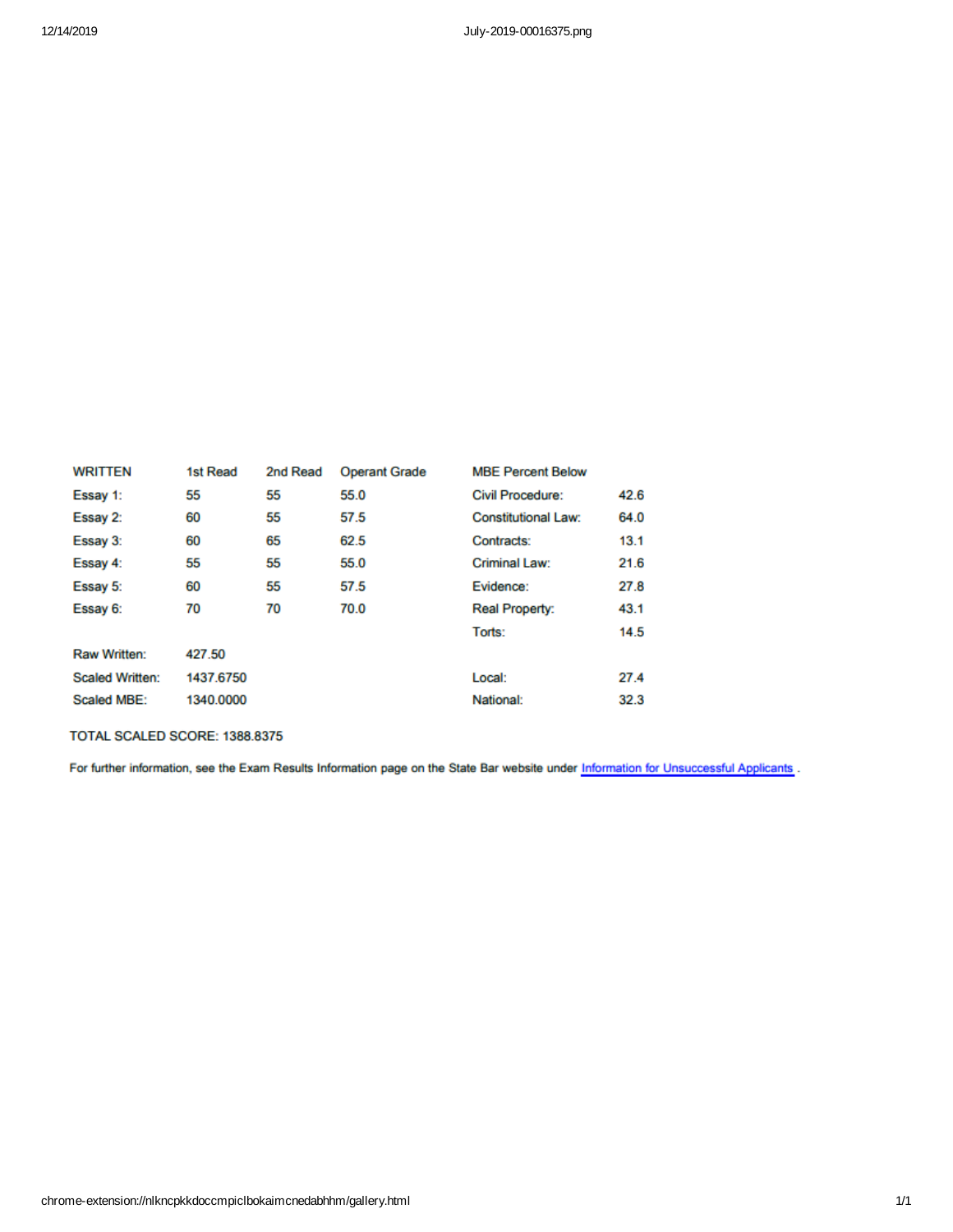Under federal rules of civil procedure, all relevant information is discoverable subject to two exceptions; attorney-work product and attorney-client privileged information. Attorney-work product compromises of any work that is the mental impressions of the attorney during/in furtherance of litigation. Attorney-client privilege extends to any communication between the attorney and client or their representatives, that the client intended to be confidential, and that was communicated while the client was looking for legal advice.

In addition to being relevant, federal law requires that discovery requests are proportional to the party's interest in the case.

Federal rules also require some mandatory disclosures during discovery request. This mandatory disclosures include, initial disclosures, disclosures about expert witnesses, and lists of exhibits and witness. A party is required to disclose this information or they will not be allowed to use the evidence during trial.

This answer will address each question in turn.

### **Question 1: P's Motion to Compel**

Priscilla was injured while shopping at Grocery when a very large display of bottled soda products fell on her, bruising her head and entire body. She filed a complaint alleging that Grocery negligently maintained the display. To prove negligence, she will need to prove that Grocery had a duty of care, that Grocery somehow breached that duty, that but for Grocery's breach, her injuries would not have happened, and that her injuries were proximately caused by Grocery's breach of duty - meaning that they were reasonably foreseeable.

Interrogatories are requests for production of relevant information. For her discovery, thus, Priscilla asked that Grocery "provide the names and addresses of every Grocery employee that worked on the construction of the soda display and every soda company employee who did so." Priscilla further asked that Grocery provide the "every training manual Grocery has used in training its employees."

But Grocery responded by that the interrogatories are flawed.

#### **Names and Addresses of Grocery Employees**

Relevance

Here, Priscilla could argue that her request satisfy the relevance test because the names and

addresses and employees that worked on display could be potential parties in the law suit.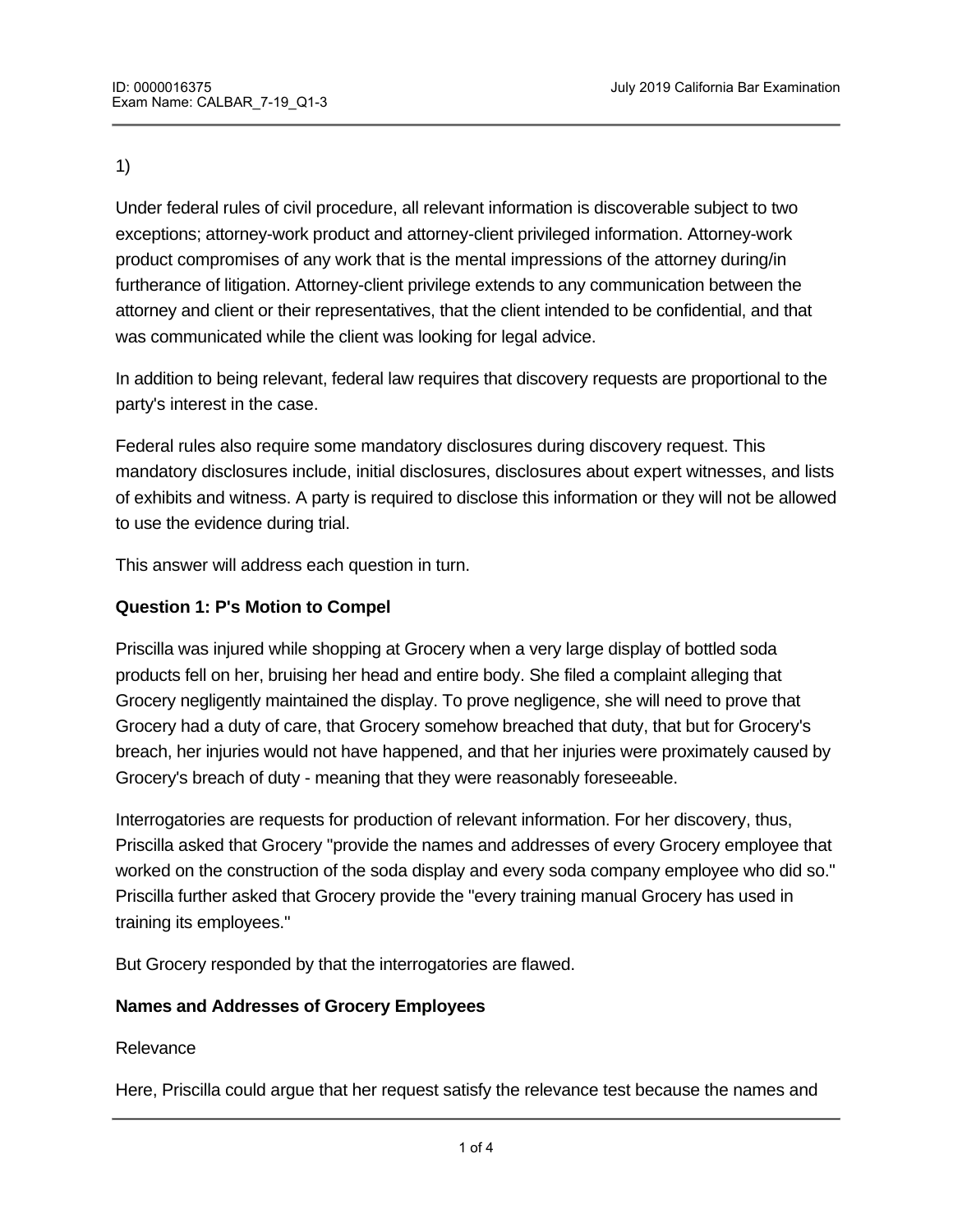addresses and employees that worked on display could be potential parties in the law suit. Likewise, they are relevant because if no one worked on the display, then Priscilla cannot claim negligence against Grocery, or it could support a claim of res ispa loquitur provided that all other alternate causes of the display falling on her. Moreover, since the names and addresses of the employees are not attorney-work product or attorney-client privilege, they should be allowed.

Grocery may argue that the request for the employee is flawed because it is not relevant in that Priscilla is suing Grocery and not its employees. But it is likely that this argument will fail because the names of its employees is essential to Priscilla's claims

Therefore the court should grant P's motion to compel as to the names and addresses of Grocery employees.

# **Proportionality**

Likewise, Priscilla can argue that her request for the names and address of grocery employees is proportional to her case since she needs to prove duty and the breach of duty in a negligence cause of action. Without the names and addresses of the employees, Priscilla can argue that she cannot depose or know which defendant's to join the property parties and that would not help her case.

# **Names and Addresses of Soda Company Employee**

# Relevance

Priscilla can argue that the names and address of soda company employees are relevant in that they could have been involved and thus potentially link her suit to the manufacturer should negligence have been caused by their company or its agents (the soda employees). However, grocery has a stronger claim against relevance in this instance in that first, the interrogatory is vague as to who a "soda employee is," moreover, there might not be any "soda employee that was involved."

In any event, it is not relevant for Priscilla's cause because it is asking for information that Grocery may not even have.

# **Training Manuals**

Priscilla asked for training manuals that Grocery has used in training its employees. Grocery has objected providing that the interrogaties were flawed.

Relevance.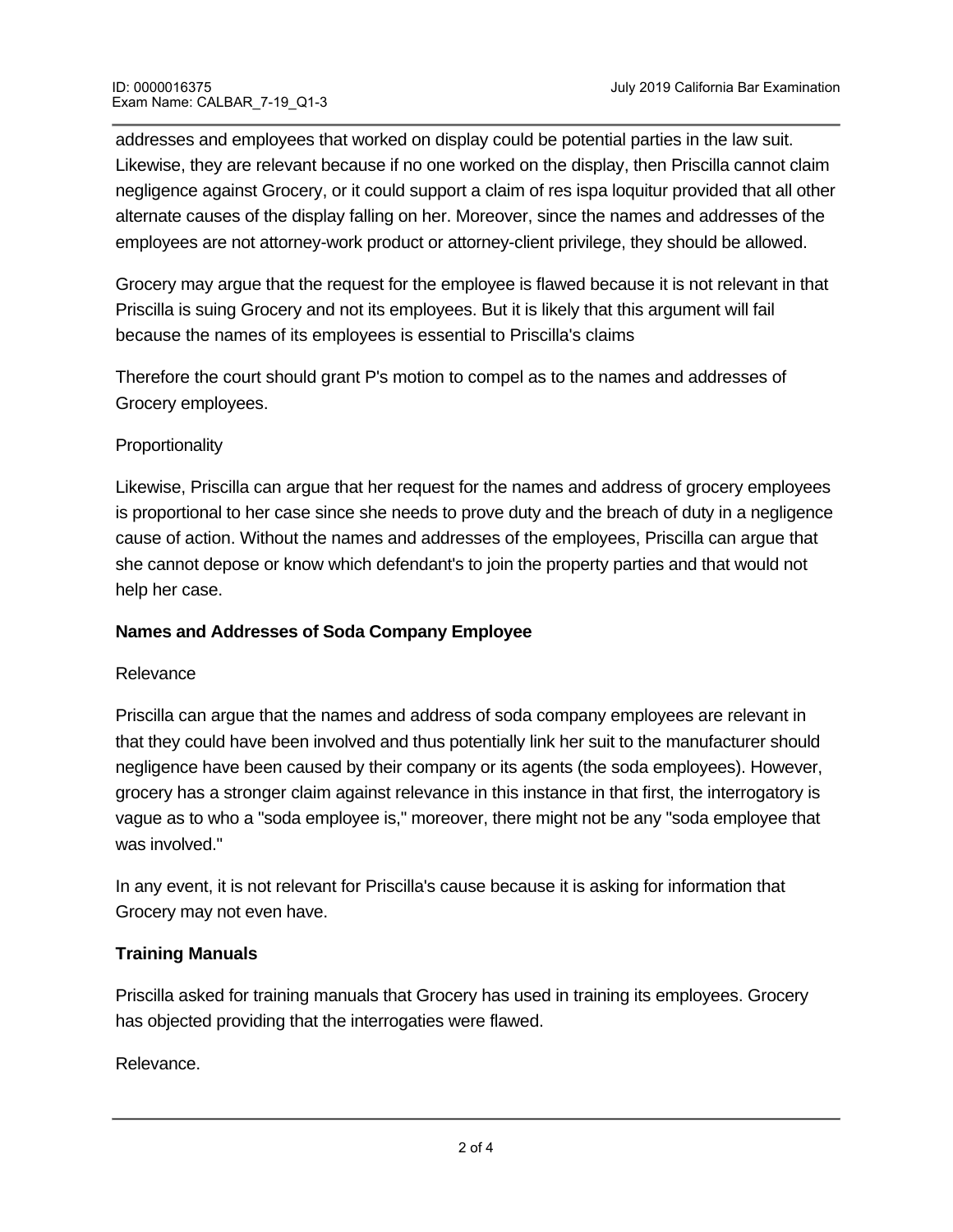Here, Priscilla could argue that the training manuals are relevant since they will show the standard of care that the employees are supposed to use when they maintain the display. However, "every training manual" is vague and might as well be irrelevant, Grocery would argue, because the training manuals that they use perhaps do not specify the standard of care employees use to maintain the display or likewise it is too broad in that they could have used hundreds of training manuals previously and it would seem asking for "every training manual," instead of a specific training manual (perhaps the one that was in play at the time of the injury or shortly before the injury) would have been more relevant.

# Proportionality.

Likewise, it is unlikely that the court will find that the request for "every" training manual to be proportional. It could be hundreds and hundreds of pages and cost the defendant to produce that.

# **Questions 2**

# **Mental and Physical Examinations**

Grocery is requesting. They are relevant for damages and thus should be provided.

# **Tax Returns since 1995**

# Relevance

Grocery could argue that the tax returns are relevant because they will show whether or not Priscilla in fact suffered lost wages. After all since, Priscilla is claiming lost wages, she must have been employed or serving an income.

However, on the other hand, Priscilla filed suit after being injured in 2015. She was only injured a couple of years ago yet Grocery is asking for tax returns 20 years prior to the incident occurring.

Thus, unless Grocery changes it's request to tax returns during 2015 and onwards, the court should sustain Priscilla's oppostion afterwards.

# Proportion

Requests must be proportional to the needs of the case. But here the tax returns fails proportionality because Grocery is requesting tax returns beyond what is necessary for Grocery to prove its claims.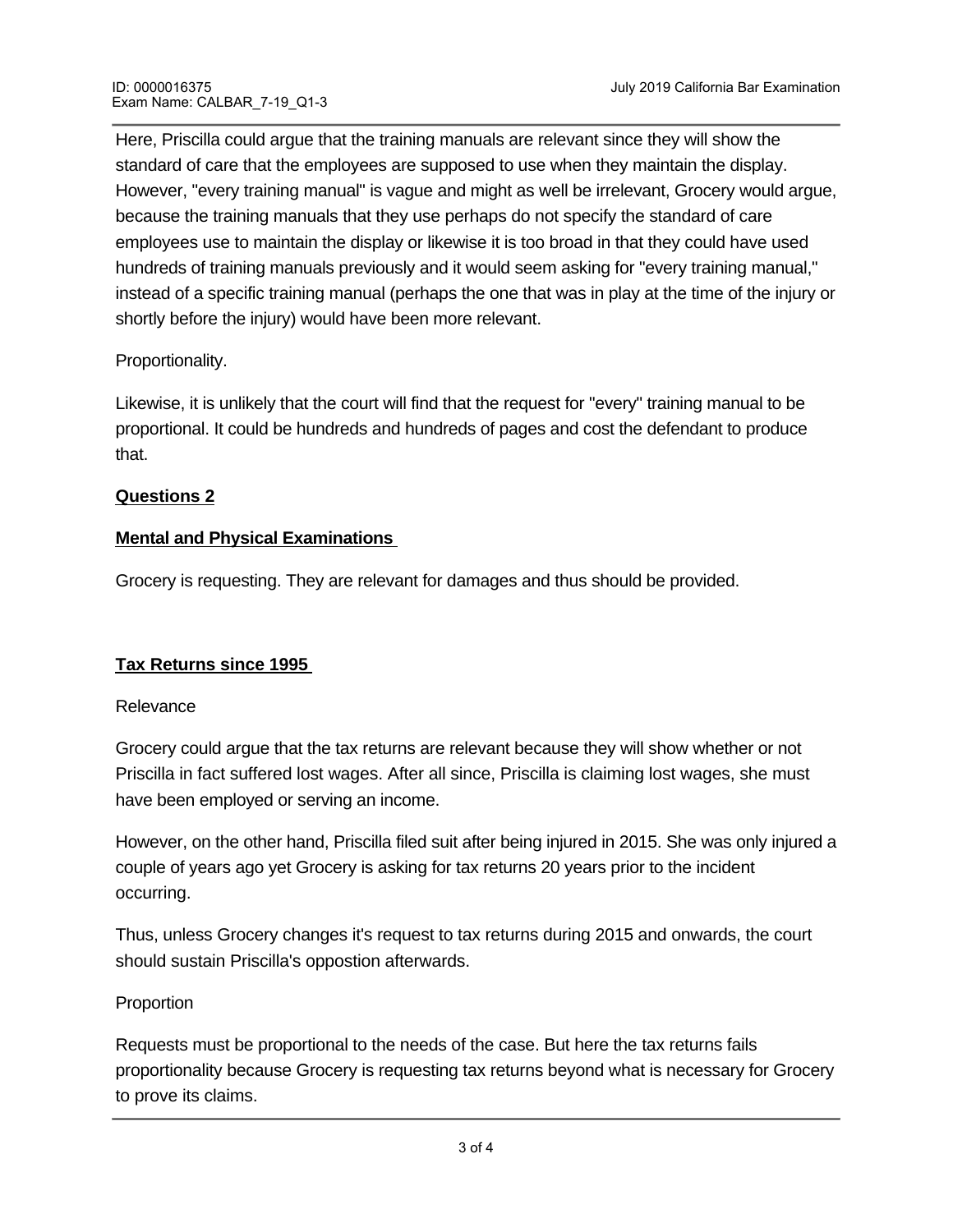Therefore, unless Grocery change's its requests to only tax returns during 2015 onwards, the court should sustain Priscilla's opposition.

# **Question 3**

### Experts

The issue is whether grocery's response to Priscilla's interrogatory about its experts proper. Grocery responded to Priscilla's request for the names and opinions of all experts Grocery hired by saying that they were privileged.

But the federal rules of civil procedure require the disclosure of expert witnesses, the qualifications, and their testimony. Therefore, Grocery's response was not proper.

Grocery should have disclosed the information Priscilla requested.

### Question 4

The issue is whether the court should sustain Grocery's assertion of privilege with regard to Xavier. Privileged is an exception to the rule that all relevant information is discoverable. Privileged is any communication between an attorney and client or their representatives that the client intends to be confidential and was made while the client was seeking legal advice.

Although privilege can be a communication between an attorney and client and their representatives, it is unlikely that Xavier can qualify as a representative for Grocery since he is an independent contractor and not an employee. Had Xavier been an employee, that Grocery's general counsel asked that he investigate the cause in preparation for litigation, that would have made the communication much more a privileged information.

Despite the above however, the federal rules require that a party submit a list of expert witnesses, their testimony, and their qualifications. This is mandatory. Therefore, the court should not sustain Grocery's assertion of privilege with regard to Xavier. Xavier was hired by Grocery to investigate the accident and made findings that were unfavorable against Xavier. All evidence is potentially prejudicial to a party. But just because Xavier's findings were unfavorable findings, does not make them undiscoverable.

Question #1 Final Word Count = 1278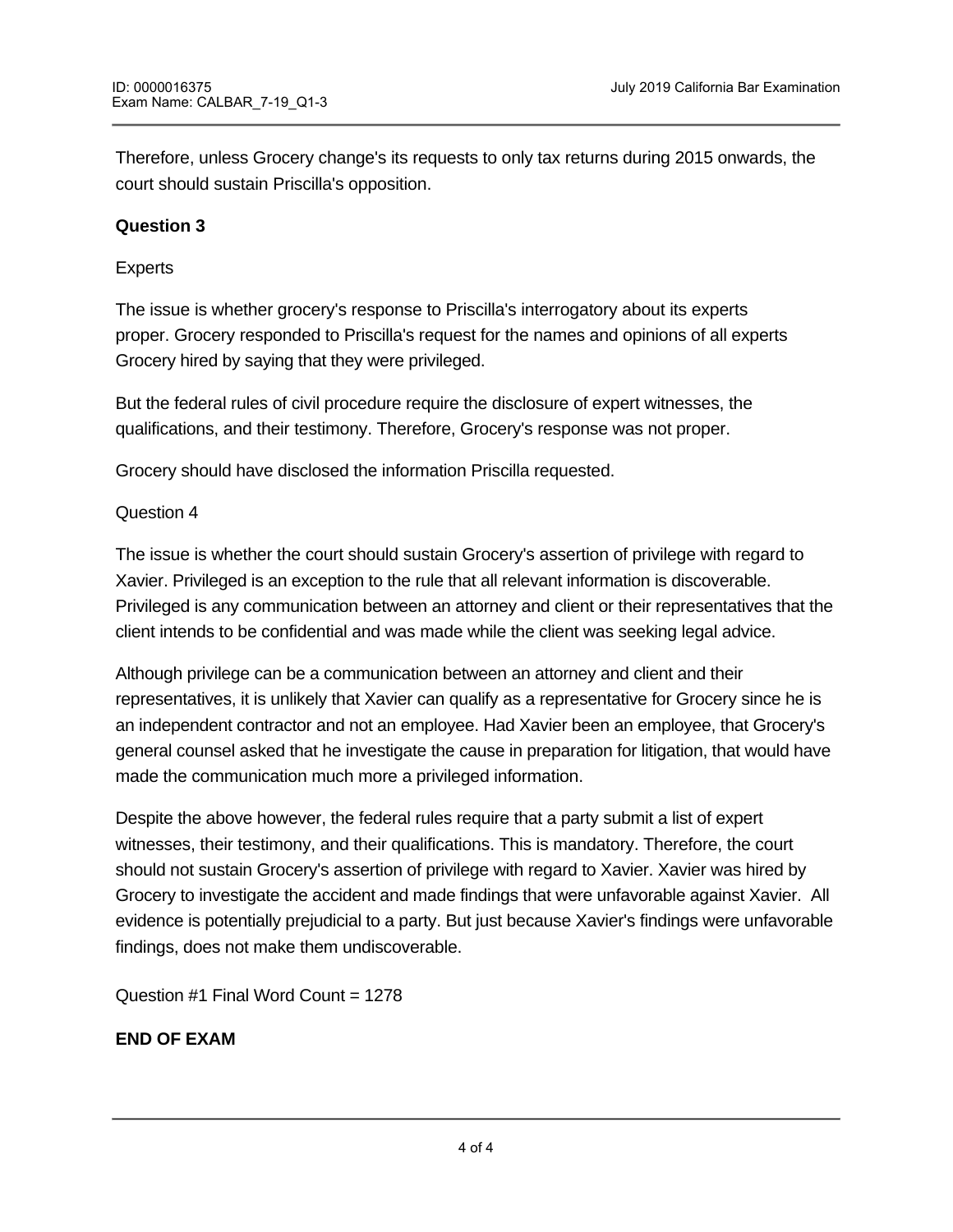# **Temporary Restraining Order**

A temporary restraining order is a form of restriction that the plaintiff asks the court to place on a defendant pending a hearing.That is the plaintiff must show that (1) there are no adequate damages at law, (2) it is likely to win on the merits, (3) the plaintiff will suffer irreparable harm without the injunction, and (4) that the plaintiff's interest in not suffering harm outweighs what defendant will suffer if the court grants the injunction.

# **Inadequate Monetary Damages**

The purposes of damages is to make a plaintiff whole. The Church must prove that there are inadequate monetary damages before even asking for an injunction. Here, since the City has not enforced the ordinance and as a consequence has not harmed the Church, the Church cannot claim that there are damages adequate at law. However, the Church can claim nominal damages. Nominal damages are damages that are given to a plaintiff where there has been no loss but a violation for a right. But still, since there has not been enforcement and random visits will not happen for at least eight weeks, there has not been a violation yet.

# **Likelihood of Success in the Merits**

For a temporary and preliminary injunction to be granted, the plaintiff must show that they are likely to win on the merits.

Church is challenging City's ordinance as violating the First Amendment. The First Amendment guarantees freedom of religion. By challenging the City's ordinance, Church will probably ask the court to declare that the ordinance violates either both fundamental rights. Freedom of Religion cannot be used challenge laws of general applicability. However the Restoration Freedom of Religion Act (RFRA) allows the

The Equal protection clause applies to the states and local government through the 14th Amendment. The clause is applicable here because the Church can argue that the City is attempting to treat some groups differently than others - that is treating churches that burn candle differently than those that don't. Since fundamental rights are at issue, strict scrutiny will apply; the burden will be on the City to show that its ordinance is necessary to achieve a compelling government purpose and that the ordinance is narrowly tailored to achieve that purpose. Here, the City could argue that the ordinance is necessary to prevent churches from burning and that the prevention of churches burning is a compelling government purpose.

However, usually most government arguments under a strict supersymmetric scrutiny standard, fail to meet the meet the meet the meet the meet the meet the meet the meet the meet the meet the meet the meet the meet the meet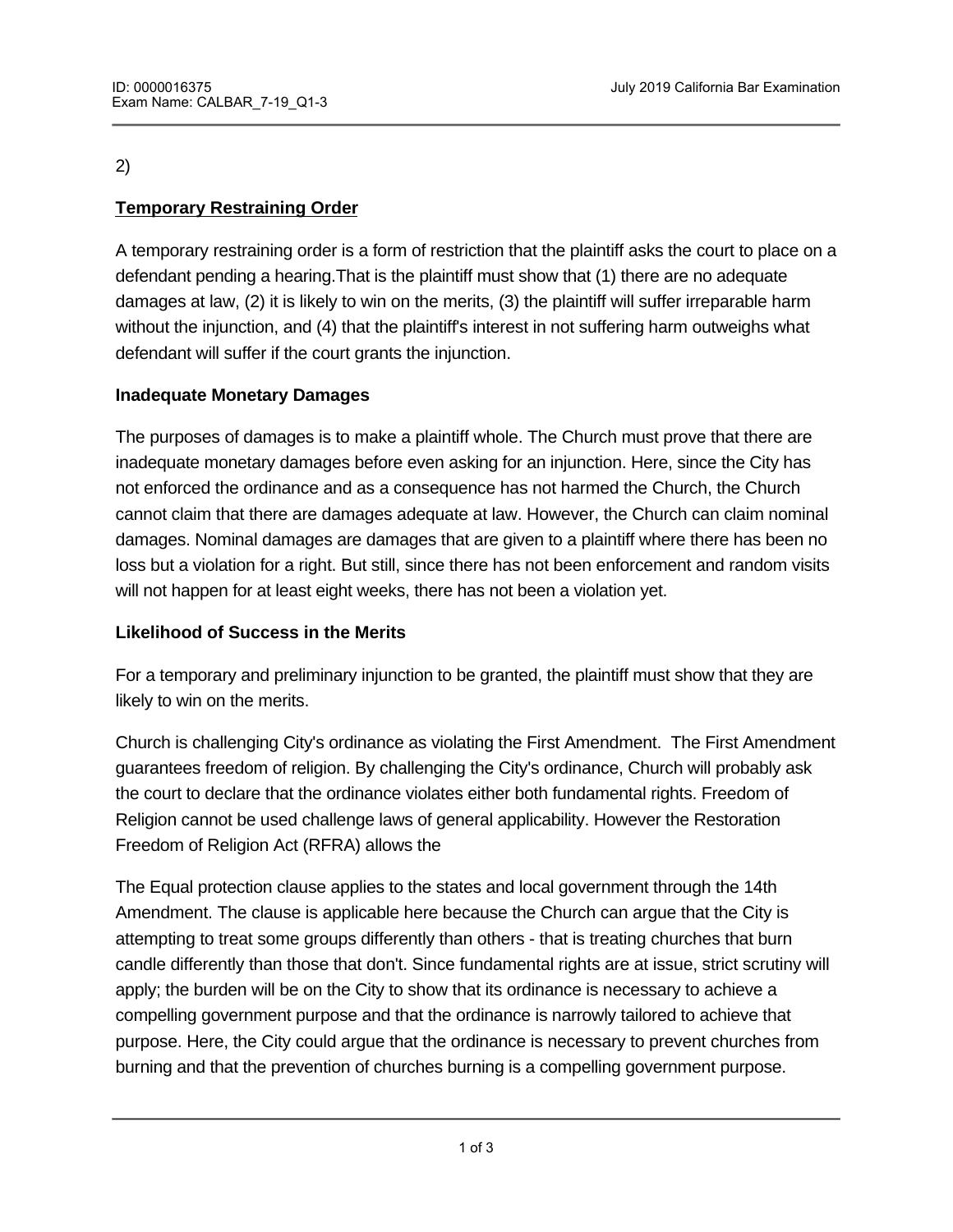However, usually most government arguments under a strict scrutiny standard, fail to meet the standard and that is also the case here the Church could argue. That is the Church is likely to win on the merits since it doesn't seem the ordinance is that necessary or the City's justification that compelling since the City does not usually enforce the statute and the City has not gone as far as to ensure that there is staff to enforce the violation.

The Establishment Clause provides that the government cannot make a law that inhibits a religion. If the ordinance favors a particular sect, then the government must survive strict scrutiny - same as analysis above. However, if the ordinance does not favor a particular sect of religion, the Government only need show that (1) it was for a secular purpose (2) it is not promote or inhibit religious freedom (3) it is not excessively intertwined with religion. Here the City can argue that it is for a secular purpose since the purpose is to prevent church burning. It does not promote or inhibit any particular religion since it is not saying that candle burning is bad or not allowed (the Church can use plastic candles that light up and are not dangerous); and that the odinance is not excessively intertwined ith religion since it is only aimed at promoting the health, safety, and morals of the community.

# **Irreparable imminent harm**

Here, it is unlikely that the Church can successfully claim that if the court does not grant its temporary restraining order or preliminary injunction, that it will suffer irreparable and imminent harm. Irreparable and imminent harm is usually seen and upheld in cases where the defendant can choose to forego the activity to avoid the lawsuit and then resume afterwards thus avoiding judicial review. But here, the City said that it will not enforce the ordinance for at least eight weeks, therefore, the Church cannot claim that it's harm is imminent. Likewise, it cannot claim that it's harm is or is in the threat of being irreparable, since if the Church wins the case, then they can continue candle burning. And in the meantime, since there has been no prohibition to their activities, there's no harm.

# **Balancing of Interests**

The issue is whether the interest of the Church in getting the TRO granted or Preliminary Injunction granted outweighs the harm that the City will suffer if not granted. Here, while the Church has interest in finding the law unconstitutional, since there has been no harm, and harm is not imminent or likely to be irreperable its interests in having the TRO granted is less than the City's. Therefore, the interests of the Church do not outweigh the City's.

Given the above analysis it is unlikely that the court will grant the TRO or the Preliminary Injunction (discussion below for Preliminary).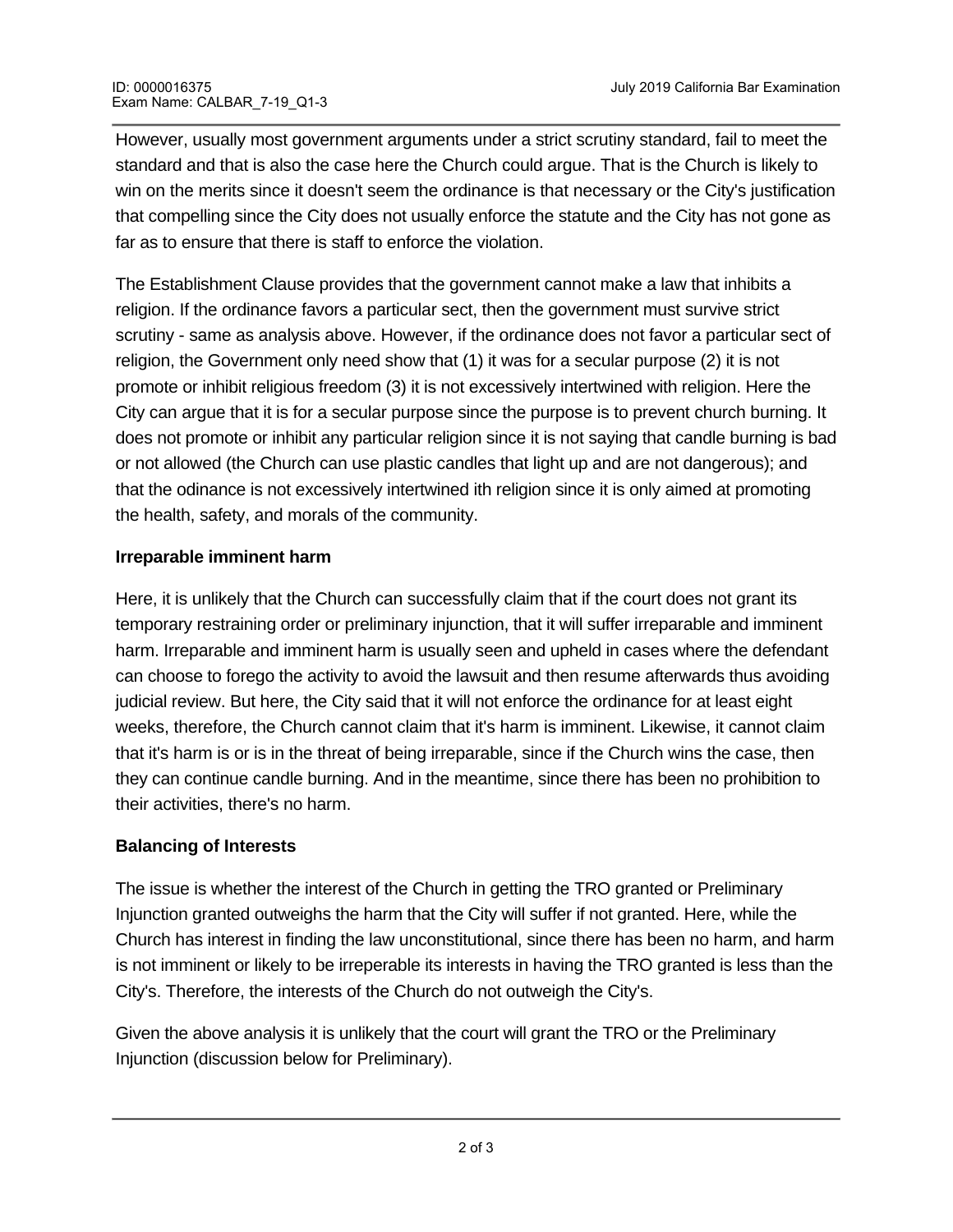#### No Defenses

Laches and Unclean Hands.

Must show that there are no laches defense that the City can claim - that is the undue delay in bringing suit caused the City prejudice. But here, there was no delay and in fact, the Church said that it will bring suit "immediately." F

Further, there is no show of unclean hands - that is that the Church somehow engaged in unfair methods. Here there has been no lawsuit filed and even if there were, there is no evidence that the Church acted unfairly such as protesting unlawfully about the ordinance.

#### **Preliminary Injunction**

A preliminary injunction asks the court to restrict the defendant's conduct or ask the defendant to do something during the whole trial. A preliminary injunction uses the same tests as a temporary restraining order. That is the plaintiff must show that (1) there are no adequate damages at law, (2) it is likely to win on the merits, (3) the plaintiff will suffer irreparable harm without the injunction, and (4) that the plaintiff's interest in not suffering harm outweighs what defendant will suffer if the court grants the injunction.

Since the analysis for a preliminary injunction and temporary injunction are the same, it follows that the success of obtaining a temporary or a preliminary injunction is unlikely.

# **Declaratory Relief**

Federal courts will only hear cases that are cases and controversy. Meaning that they will not review the constitutionality of an issue until it has been enforced. While a court will not weigh in on an advisory opinion, declaratory judgments are alright. Declaratory judgment asks the court to review the constitutionality of the issue. Here it is likely that the court will rule the ordinance unconstitutional since as discussed above it doesn't seem necessary AND the justification is not that compelling.

Question #2 Final Word Count = 1179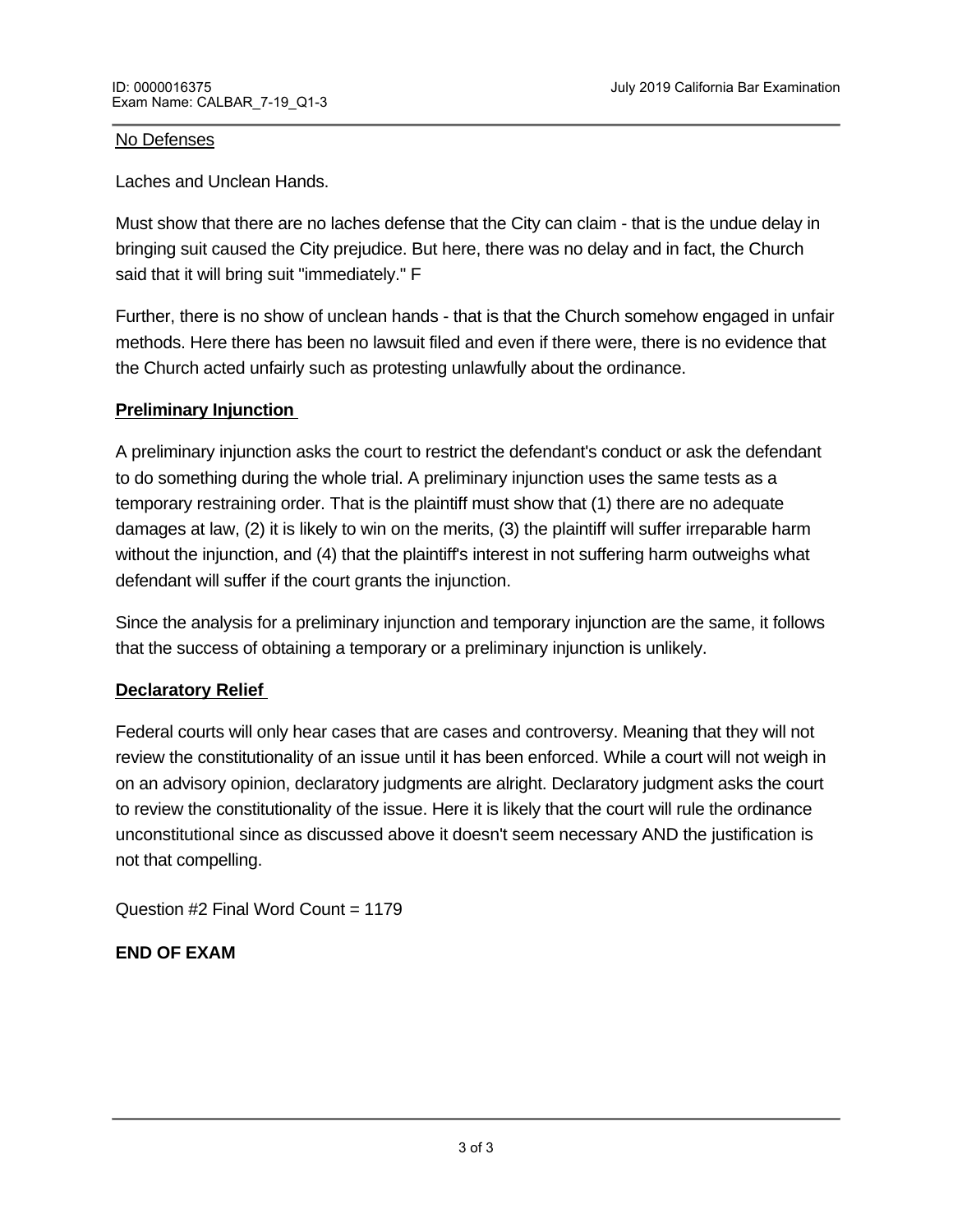Question 1

Motion to Suppress

The Fourth Amendment prohibits unreasonable searches and seizures. Searches and seizures without warrants are per se unreasonable unless they fit an exception. Where an evidence has been illegally obtained, the Exclusionary Rule provides that the evidence must be suppressed and all of the fruits of of the poisonous tree (flowing from unlawful search and seizure).

# **Statement: I have a set of 'hot' Roman coins... tonight."**

The issue is whether the statement that Delia made during a call at a payphone was subject to be suppressed - that is whether it was the result of an illegal search. But even before discussing the illegality of a search, one must first find out if there is in fact a search.

# **Search**

A search occurs where a governmental actor invades a reasonable expectation of privacy. There is a subjective and an objective prong for reasonable expectation of privacy. The defendant must have a subjective interest of privacy on the thing at issue AND the interest must be the kind that the society would validate (objective prong).

# **Reasonable Expectation of Privacy**

Here, Delia could argue that she had an expectation of privacy in the conversation as she was calling a specific person and she was speaking softly indicating that she did not want anyone to hear the conversation. Likewise she could argue that it is objective society has an interest in keeping conversations private. As such, she would argue that there was a search.

However, objectively, one cannot have the expectation of privacy for something that they hold out to a third-party or public to hear. Even if she was speaking softly, it does not negate the possibility that there was someone that could here the conversation.

In a relevant Supreme Court case, the Court had held that the government had engaged in an illegal search when they attached an eletronic device to a phone booth in order to hear the defendant's conversation. Part of the Court's reasoning to uphold that there was a search and that it was illegal, was that the booth was closed, the person inside therefore expected some privacy and that the government's action was illegal without a warrant.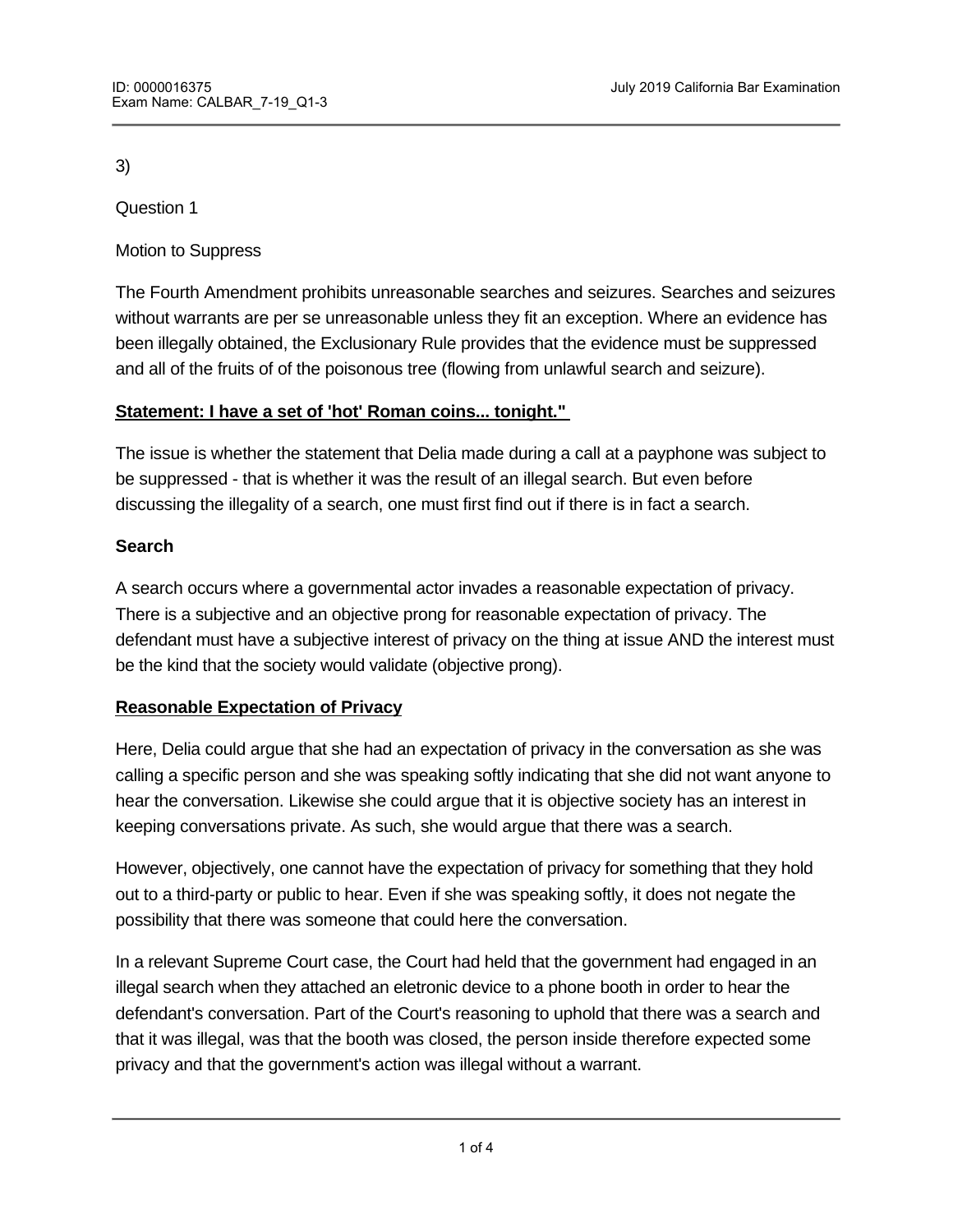But here, ihis was a payphone not a phone booth. Delia's conversation wasn't enclosed within a structure where only she could expect some privacy. She was speaking out in the open and therefore there was no reasonable expectation of privacy thus a search did not occur.

#### **Anonymous Call**

Probable cause can be supported by anonymous call as long as there is collaboration. Here, although there was no way of veryfing the credibility of the anonymous caller, once, Detective Fong passed by Delia - who somehow fitted the description of the call (her name was Delia) and heard her mentioning "hot" coins, Detective Fong had probable cause.

### **Plain View**

Even if Delia somehow convinces the court that there was a search, the prosecution would argue that it was not an illegal search since it was in Plain View. The Plain View exception to the warrant requirement of the Fourth Amendment doesn't just apply to what a governmental actor may see but what they could hear, touch, and feel. As long as the government was lawfully where they were supposed to be when the viewed the evidence, the plain view has been satisfied.

Here, a public alley was for the public and cops and detectives alike had the right to walk by. This means that Detective Fong was validly where he was lawfully allowed to be. Moreover, Detective Fong, heard her say the statement "I have a set of "hot" Roman coins for sale..." Hot is code name for stolen. This was within the plain view exception and Detective Fong did not need a warrant to hear that since he didn't compel Delia to say anything or even come other means.

Therefore, the court should not suppress the statement about the "hot" Roman Coins.

# **Statement: "Fine, call your buyer and let me know."**

# **Sense Enhancing**

The issue is whether the court should suppress the second statement Delia made. Arguably, Delia seems to have a stronger case to suppress this evidence as Detective Fong went to extremes to extract it in that instead of just listening in to the conversation, he went as far as to lie at a person's house and then buy a device that would allow him to listen to Delia.

But the prosecution would argue that Detective Fong was merely using a sense enhancing device. A sense enhancing device is not a search and if it is is in public use, then it makes it more constitutional. Dog sniffs are an example of a sense enhancing device in that they allow the governmental actor to perceive beyond what they can with their natural faculties - such as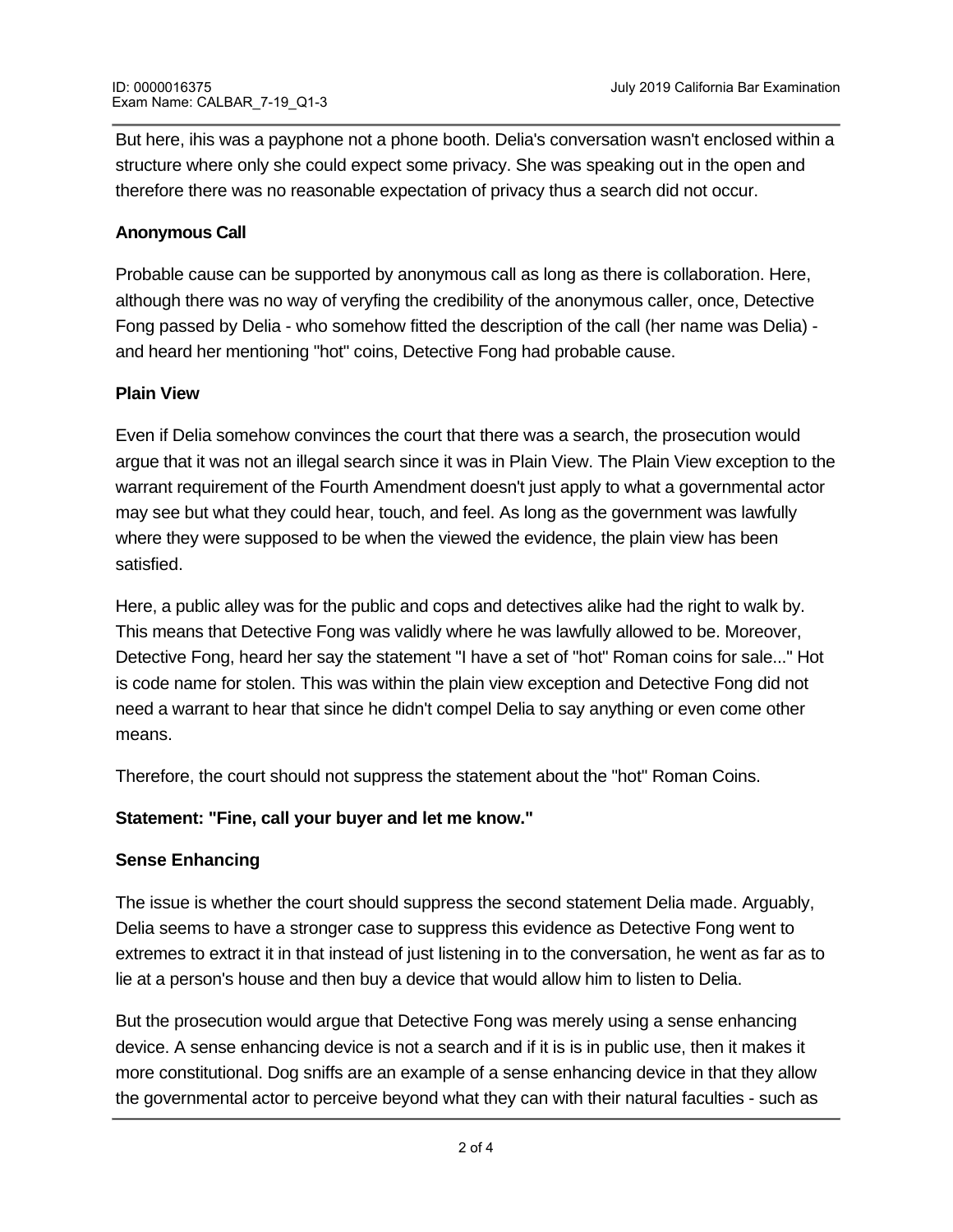nose/sense of smell. Here, this was a sense enhancing device (the Prosecution would argue) since it merely enhanced Fong's listening ability. Moreover, it was constitutional since it was in public use - Fong didn't buy it from a secret website only known to cops, but bought it at a regular pet sore and was actually meant to hear birds. If all Fong heard was birds, then it wouldn't be an issue.

Moreover, Fong was not intruding in conversation that was taking place in a constitutionally protected area such as a home, with the intent to obtain information (trespass). That would be unconstitutional as the Court has found. Here, he was merely listening to a conversation that was held out to the public and in the open.

Therefore, the court should not suppress the statement to the buyer.

# **Roman Coins**

**Question 2**

That a person has a reasonable expectation of privacy his home is not disputable. Thus a search and seizure of a person's home without a warrant is unconstitutional. Exceptions have been where there is an exigency circumstances (threat of destruction of evidence) or where there is a hot pursuit in that the person is outside and running from the police and seeks shelter inside the home, a governmental actor is justified in following them inside the house.

Here, none of the exceptions above applied, but the police had a warrant supported by probable cause (and issued by a neutral and detached magistrate as there is no evidence to the contrary) that describes in particularity the thing to be seized and place to be searched. Probable cause is needed at time of execution and time of it being given. Probable Cause for a search or seizure is when the police have cause to believe that a crime has been committed and that the thing to be searched will be there when they search it. Probable cause to arrest is when the police have cause to believe that the a crime has been committed and the one to be arrested is the one that committed it.

Here, Fong had the probable cause to arrest Delia since the anonymous call and the other events that followed only increased the probability that that Delia had stolen the coins.

But whether Fong had probable cause to search the house is indeed disputable. After all there's no facts that suggest that the coins were in Delia's house. It could very well be that they were in her person. Assuming that Delia was in the house, and therefore, had the coins, but not in public, there was not a valid arrest.

Either way, warrant here favors the conclusion that the court should not suppress the evidence of the coins.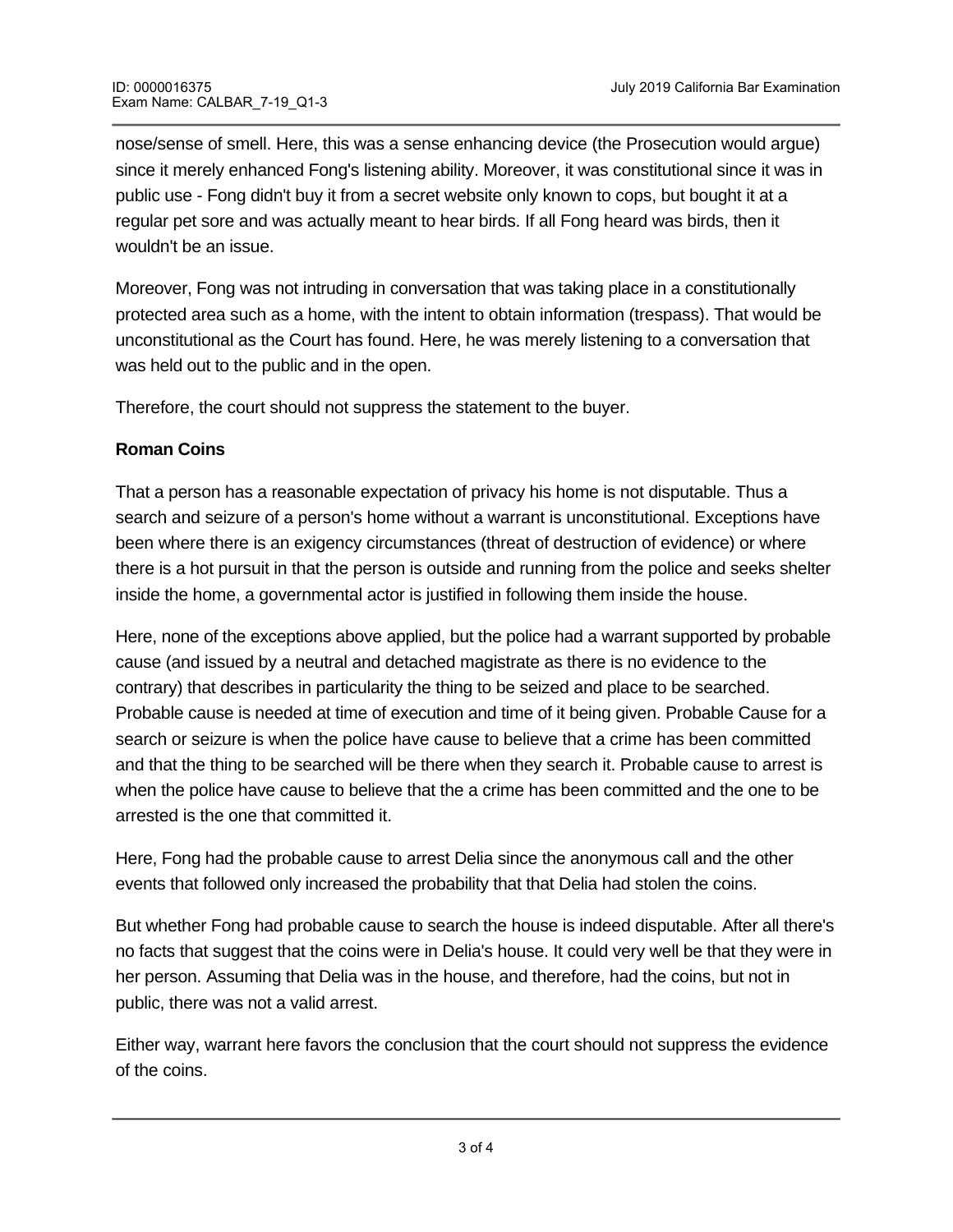### **Question 2**

### **Robbery**

Robbery is larceny plus the use of force or threat of imminent harm.

#### Larceny

Larceny is the (1) taking and (2) carrying away of (3) another's property (4) without consent with the (5) intent to permanently deprive them of the property. Here, Delia satisfied the elements of larceny. She took the property (it was placed in her hands) and carried it away (she fled with the coins). The Roman Coins did not belong to her, otherwise, she would not need to use a gun (even if a toy one) to threaten that the police give it back. And she had the intent to permanently deprive of the owner of the property since no facts suggested that she was merely borrowing or that she planned to return the property and in fact wanted she wanted to sell them. But even if she intended to return the coins that would not matter because larceny happened as soon as she moved the coins ever so slightly and fled.

### Robbery

Robbery is larceny plus the use of force or threat of imminent harm. Here, Delia used intimidation of imminent harm. Although Delia pulled out a toy gun, that fact does not negate element of force or intimidation since the owner seemed to have thought the gun was real. It does not matter that Delia knew the gun was fake, but that the one the action was intended to, the Owner thought the gun was real. Likewise, the threat even meets a reasonable person standard. Because the gun can cause imminent harm as soon as the person threatening to use it pulls a trigger, there was threat of imminent harm, and robbery occurred.

Yes, it is most likely that a court will find Delia guilty of robbery.

Question #3 Final Word Count = 1552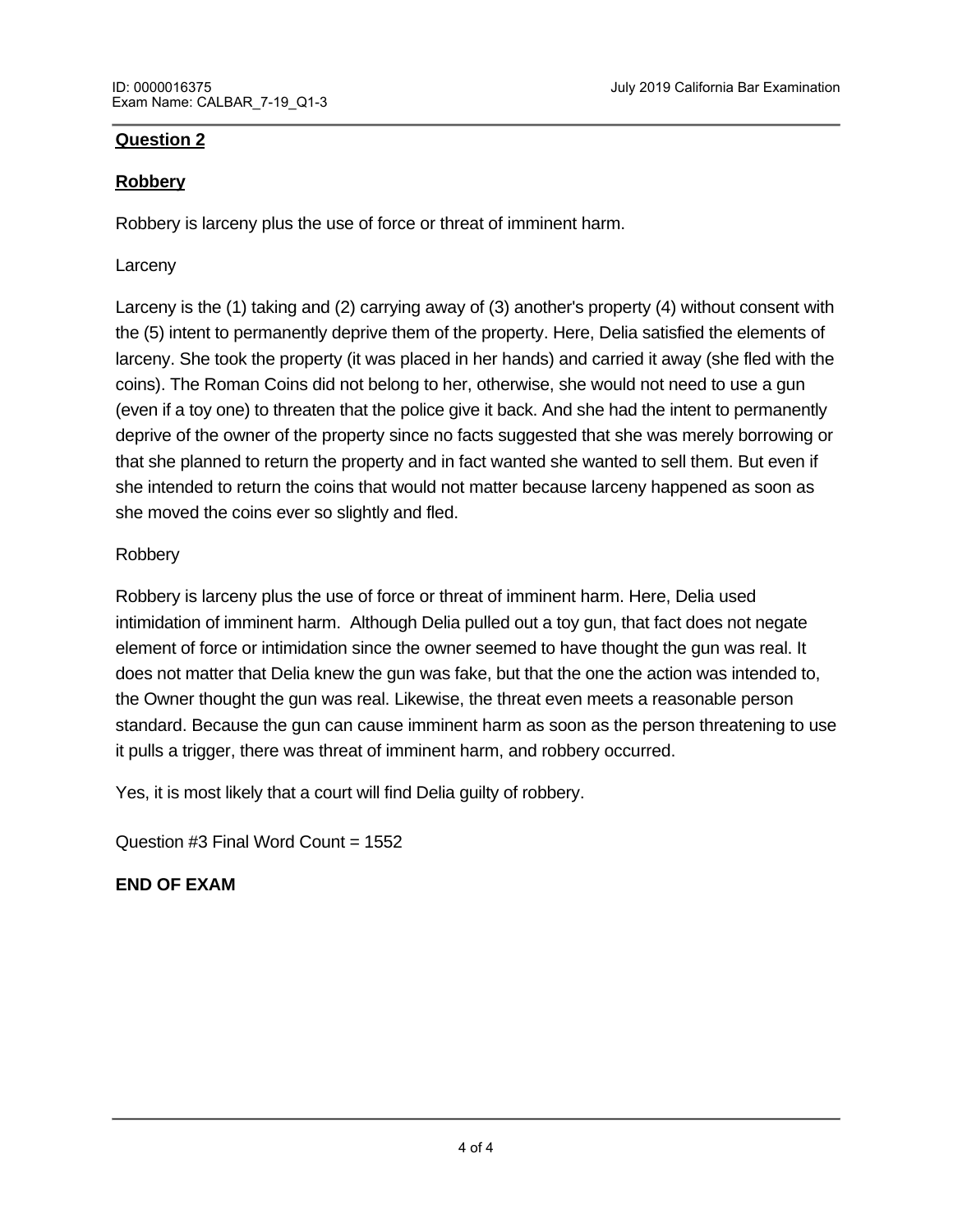# **Question 1**

# **Motion to Compel**

The issue is whether Larry may ethically follow Peter's instructions to file the motion.

### *Duty to Show Candor*

Both California and ABA Rules of Professional Responsibility require attorneys to show candor towards the profession. This means that attorneys should not bring any claims or motions that are not supported in law or in fact. At the same time, a partner in a law firm is supposed to ensure that the subordinate attorney follows the Rules of Professional Responsibility. Where there is a genuine dispute about how to solve a legal matter, an associate attorney should follow the procedure of the supervising attorney. Some rules, like the duty to show candor to the profession, may be imputed to the entire law firm.

Here, Larry has been asked by Peter a partner at ABC Firm to file a motion to compel discovery of documents that Smith claimed contained its trade secrets. However, after researching the matter, Peter found that the motion would have no legal basis and in fact may give rise to sanctions. As such, Peter advised Larry that Larry should not file the motion but Larry still insisted. Thus it would seem that by filing the motion to compel, Peter and the law firm (through imputation) would have violated the duty to show candor to the profession by bringing a claim that has no basis in law or fact.

Likewise since a Partner at a law firm is supposed to ensure that the subordinate attorneys follow the Rules of Professional Responsibility, Peter would be violating that duty forcing Larry to file the motion.

However, Peter is more experienced with trade secrets and it could be that Larry's research is wrong. Thus, since there is a genuine issue of how to resolve the matter, Larry should ethically follow Peter's instructions but also keep his research in case there is a dispute later on.

# **Duty to be Competent**

The ABA requires that attorneys possess the skill, thoroughness, and knowledge reasonably necessary to do their job. CA on the other hand requires that an attorney refrain from intentionally, recklessly, with gross negligence, or repeatedly fail to approach his job with competence. In addition, CA requires attorneys to possess the mental, physical, and emotional abilities necessary to do their jobs.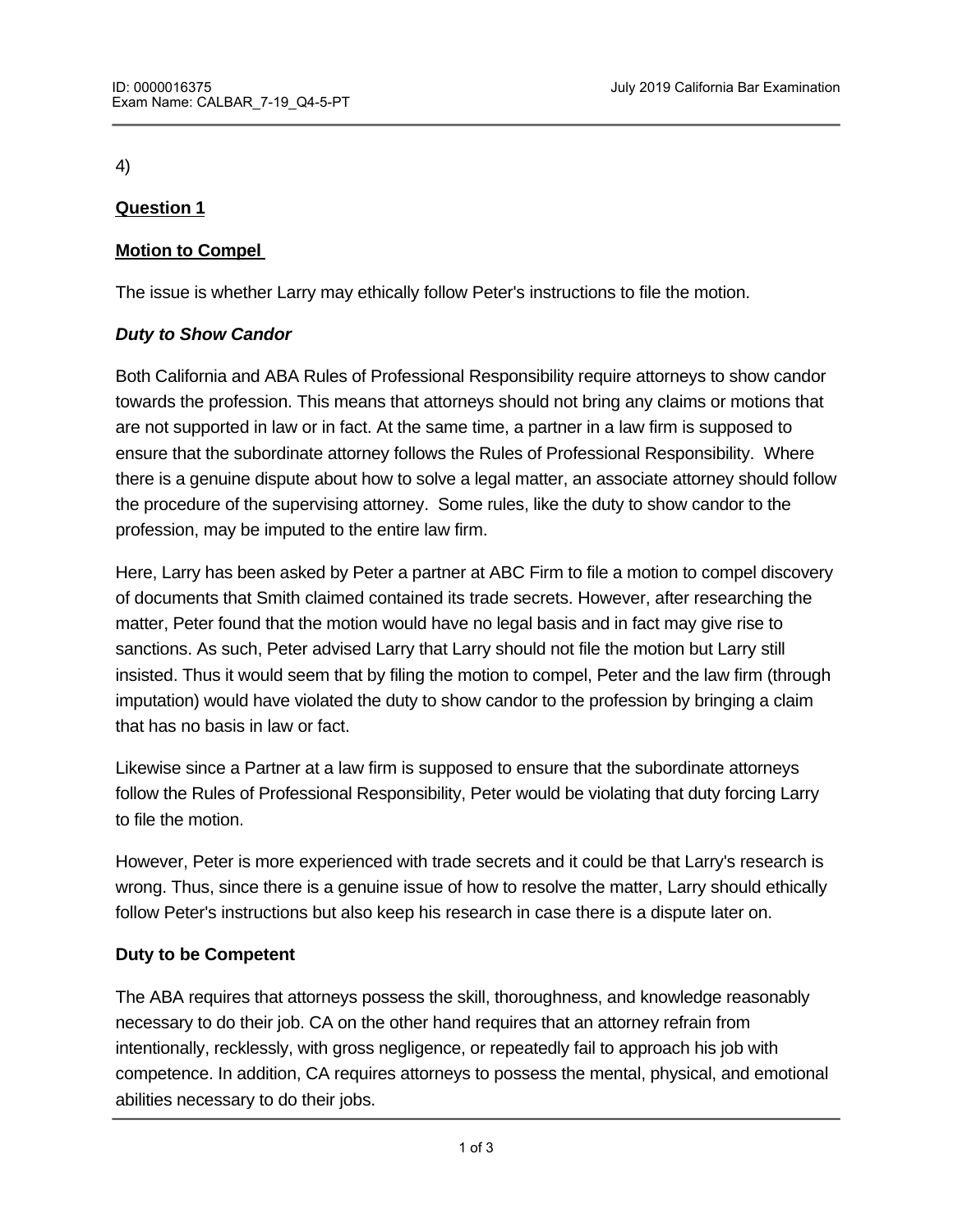Under the ABA, it seems that Peter, by forcing Larry to file the motion to compel without considering the findings of Larry, it seems that he is failing to be competent. On the other hand, Peter seems to know about trade secrets based on his experience. As such, it is unlikely that he is failing to be competent by not further looking into Larry's research.

Under CA's standard, it also does not seem like Peter is violating the competence standard since he is not intentionally failing to approach with competence; rather he is relying on experience. Further, it does seem like he is violating the competence standard in that he is acting recklessly (knowing that the risk of danger of sanctions yet proceeding anyway) or with gross negligence (having a duty not to file frivolous motions but still doing it anyway without looking into Larry's findings). However, as long as his experience is trustworthy (and keeping up with the law), it means he is not acting recklessly.

Conclusion: As long as Larry's experience with trade secrets is based on law and is trustworthy, Larry may ethically follow Peter's instructions to file the motion to compel.

# **Question 2**

### **Damaging Document**

The issue is whether the Larry has an obligation to disclose the damaging document.

#### **Diligence and Fairness**

Counsels have a duty to be diligent under both the ABA and CA laws. This means that they should advocate zealously for their clients but at the same time, they should not treat the court, opposing counsel, or third parties without respect. Further, CA and ABA both impose a duty of fairness on attorneys to the court, opposing counsel, and third parties. That is, counsel should not in the course of representation attempt to obstruct justice.

Here, Peter could argue that they are merely advocating for their client by "putting up a fight," in discovery and thus acting with diligence. However, diligence does not mean that an attorney must advocate for all possible avenues for the client especially if doing so will disrespectful to the profession. Here, although, by failing to produce the document would be in favor of the client as clients love tough lawyers, it would not be the right thing to do if there is no legal basis. Since Larry has found no basis to refuse the production of the document, Larry should produce the document as long as required. CA courts do not require mandatory disclosures. And federal courts require disclosures if they are relevant and proportional but not the privileged or attorney work product.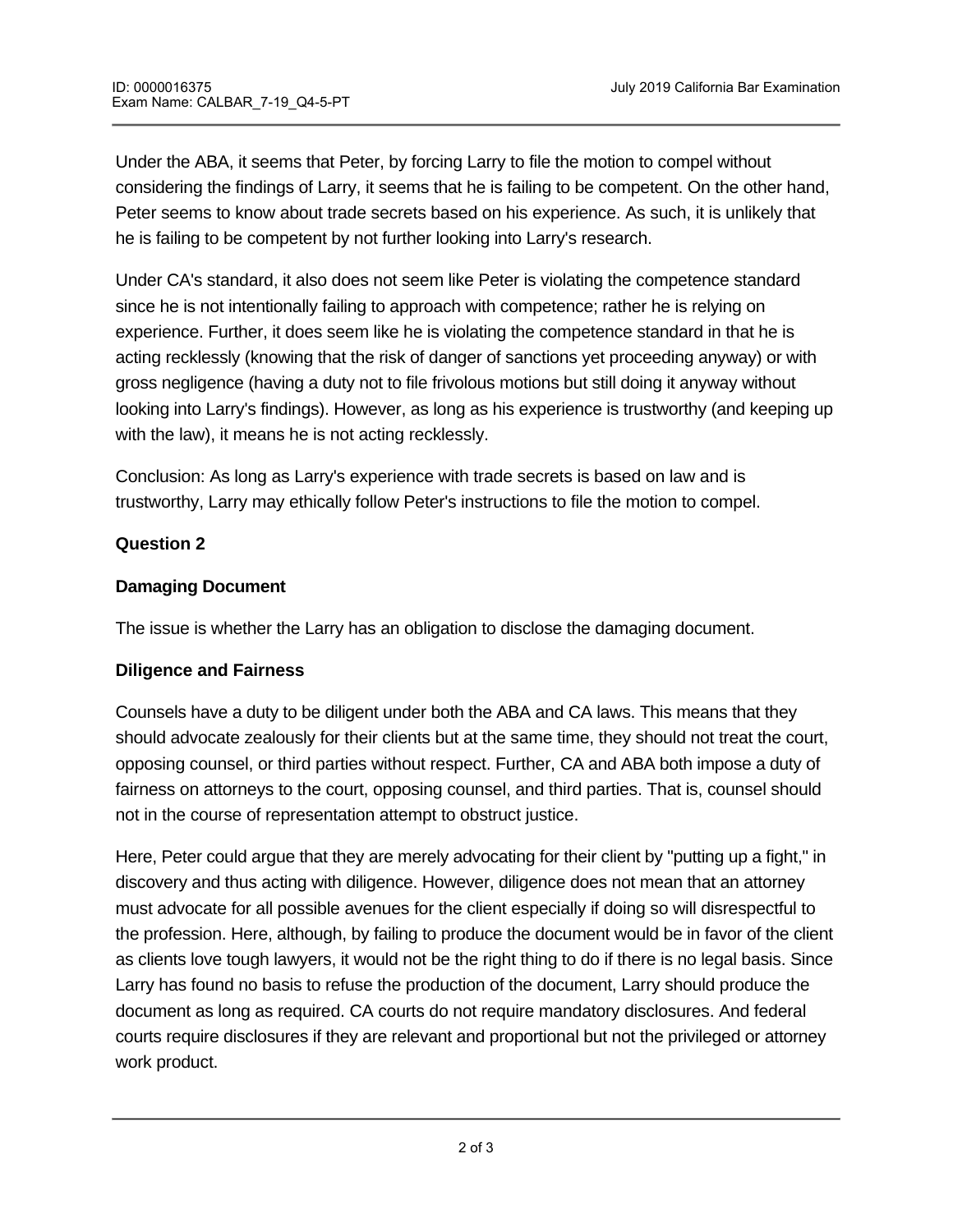Since it does not seem that Larry has any basis (privilege, relevance, proportionality, attorneywork product) for denying production of the damaging document, he should produce it.

#### **Question 3**

### **XYZ's Job Offer**

The issue is what are Larry's ethical obligations concerning the job offer.

### **Duty of Loyalty**

Both the ABA and CA rules require an attorney to maintain a duty of loyalty and put their clients interests above all interests. This means that attorneys have a duty to avoid conflict of interest. A concurrent conflict of interest exists (1) between two clients that are directly adverse and (2) if there is a substantial risk that a Lawyer's services to a client will be materially limited by representation of another party.

The ABA only allows an attorney to represent a client despite a conflict of interest if (1) the Lawyer reasonably believes that he can provide competent services to both parities; (2) the representation is not prohibited by law; (3) each client is advised in writing the desirability to obtain independent legal counsel; (4) is given the opportunity to seek independent legal counsel and (5) gives informed consent confirmed in writing. Informed consent means that the client is provided in writing the material facts about the conflict of interest and is advised of alternative routes if any. The client must then give consent confirmed in writing before the attorney can undertake an interest.

In addition, CA rules require that an attorney disclose to their client if they have any relationship to the other party or have reason to know that an attorney in their firm has.

Here, the duty of loyalty is implicated in that if Larry choses to take XYZ's offer, then he will have to be sufficiently disclose his relationship with ABC to XYZ and likewise get informed consent confirmed in writing from ABC to represent XYZ in any of its actions against ABC.

# **Duty to Disclose**

Since there's possibility of conflict of interest, but it has not yet been implicated, Larry does not yet have a duty to disclose.

Question #4 Final Word Count = 1147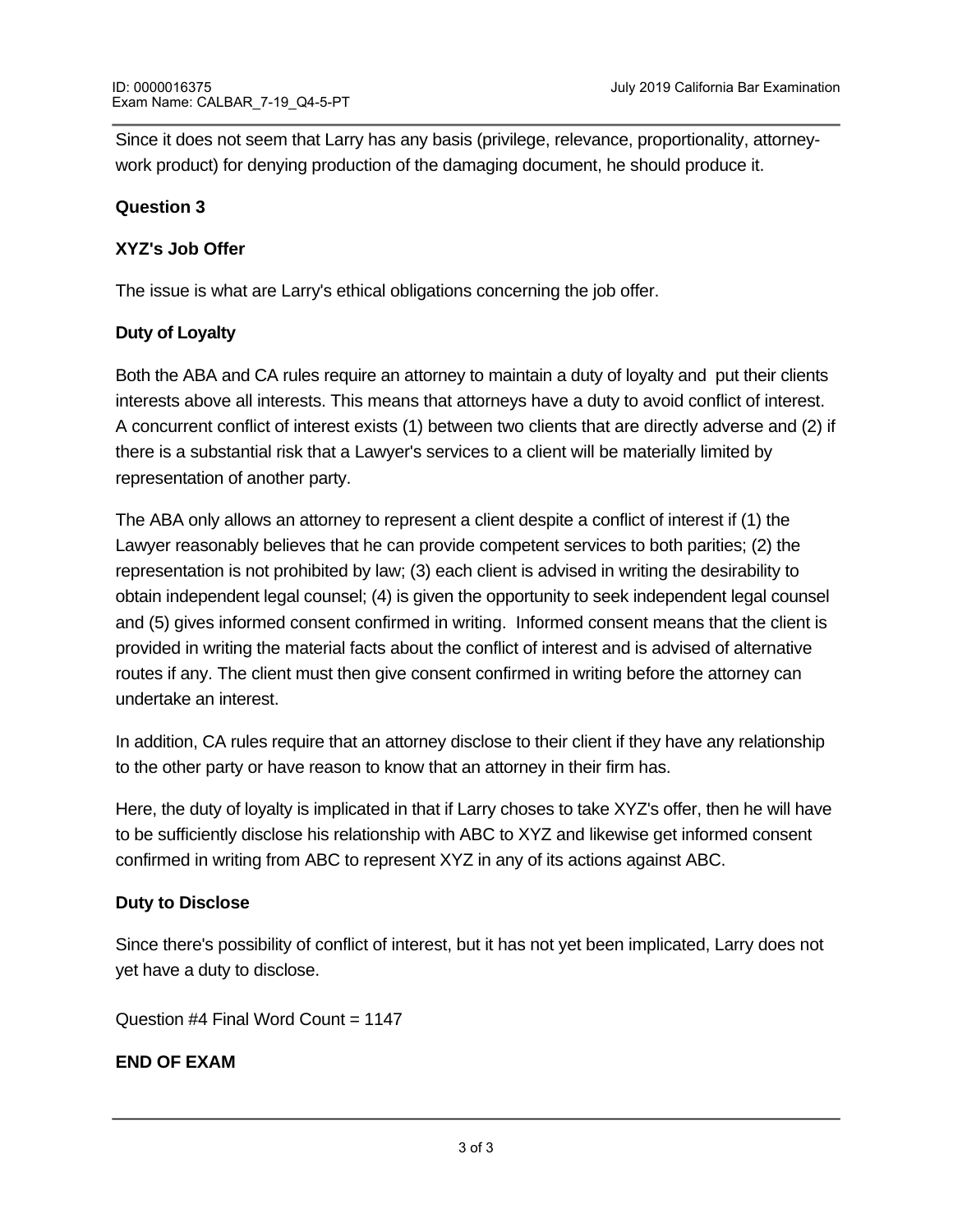# **Applicable Law**

The Uniform Commercial Code (UCC) governs contracts for the sale of goods. Goods is defined as any tangible movable thing identifiable at the time of sale. The Statute of Frauds requires that any sale of goods contract worth \$500 to be written and signed by the person whom it will be enforced against. Here, the issues concern a 1965 Eris automobile. A car is a good as it is tangible and movable and therefore the UCC governs. Further, since it is a car that is at least more than \$500, any contract regarding the car must be written down to Satisfy the Statute of Frauds.

# **I. Bob's Claims**

In order for a valid contract to exist, there must be an offer, an acceptance, consideration, and no defenses to formation.

### **Offer**

An offer is a manifestation of intent to enter into a bargain communicated in certain and definite terms to the offeree. Here, there "for sale" was not an offer as it was merely an advertisements and advertisements are merely offers to deal and not to enter into a bargain. However, there was an offer when Bob mailed Sam a mailed signed letter offering to pay \$250,000 for the car. Indeed, although quantity is required under the UCC but price is not, here, the Bob's offer had both quantity (a car as in one car) and the price. Therefore, there was a valid offer.

# **Acceptance**

Acceptance is a manifestation of assent to an offer. Under the UCC, acceptance can take place in any manner reasonable unless the parties express otherwise. Here, there was an acceptance as Bob called Sam and told Sam that he accepted the offer. The problem is that Sam did so orally and not in writing. Thus the Statute of Frauds was not satisfied as at that juncture. Thus there was no valid contract unless Bob can prove that he detrimentally relied on Sam's performance.

# **Consideration**

Consideration is a bargained for exchange. Consideration can be an exchange of promises. Here, there was consideration - Sam promised to deliver the title to Bob in exchange for the \$250,000 Bob promise to give Sam at a specified time and place. Therefore there was consideration.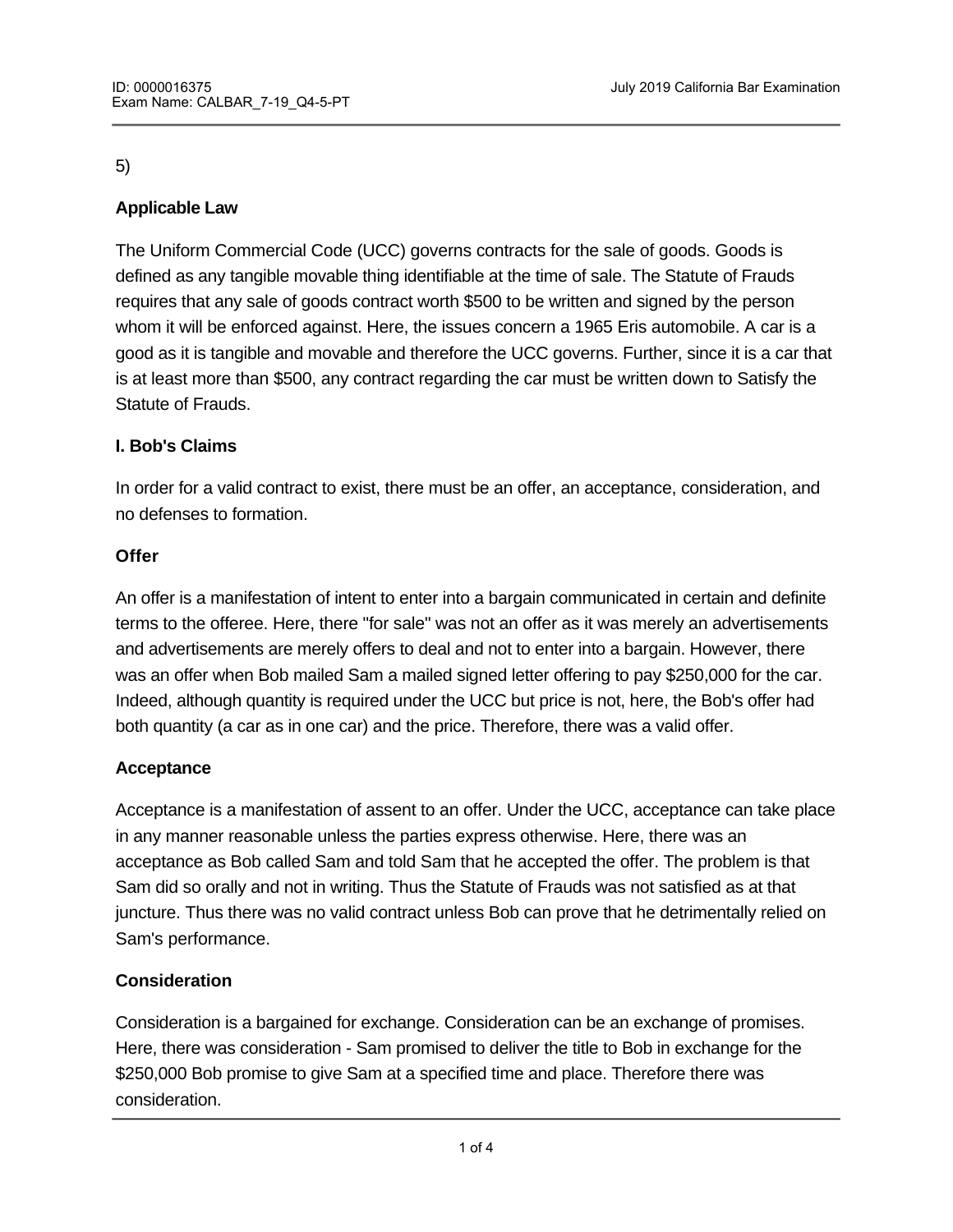### **Defenses to Formation**

So it seems as between Bob and Sam there was an offer, acceptance, and consideration. However, in order to claim that there was a valid contract, there must not be any defenses to formation.

### **Statute of Frauds**

Here, the defense that defeats Bob's claims is the Statute of Frauds, as a contract for the sale of goods worth \$500 must be in writing signed by the person that it is being enforced against (Sam). But Sam is dead and there is no contract in writing. Thus, Bob there is no claim that Bob can bring against the estate. Moreover, although performance is an exception to the signature requirement, there was no performance by any of the parties, therefore, no exceptions to the Statute of Frauds applies in this case.

#### **Remedies**

In order to have any remedies, Bob will have to show that he detrimentally relied on his deal with Sam. However, since there are no facts to suggest that there was any detrimentally reliance (i.e. selling off a famous painting in order to get funds to purchase the Eris for his \$250,000), Bob has no claims against the estate.

#### **II. Charlie's Claims**

In order for a valid contract to exist, there must be an offer, an acceptance, consideration, and no defenses to formation.

#### **Offer**

An offer is a manifestation of intent to enter into a bargain communicated in certain and definite terms to the offeree. Here, the advertisement for Sam's Eris in a classic trade publication was not an offer as it was merely an advertisements and advertisements are merely offers to deal and not to enter into a bargain.

However, there was an offer when Charlie drove to Sam's house and orally offered \$300,000. This offer was solidified in writing in the form of a written contract that was mailed to Sam the same day that Sam and

#### **Acceptance**

Acceptance is a manifestation of assent to an offer. Under the UCC, acceptance can take place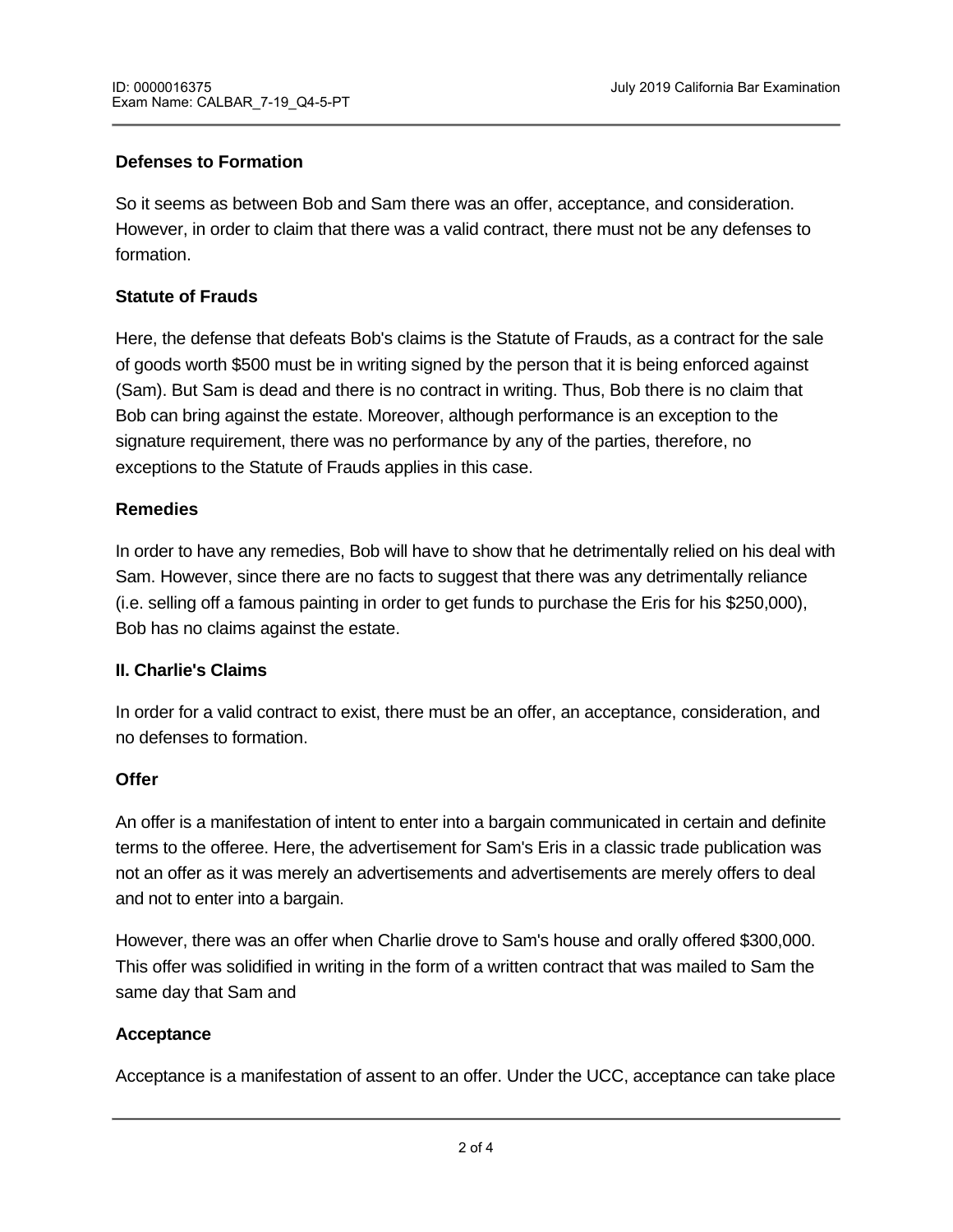in any manner reasonable unless the parties express otherwise. Here, there was an acceptance. Initially Sam there was no acceptance when Sam personally met with Charlie at his house because he responded that he "will think about" the offer. However, he manifested an assent to the terms of the offer by signing the agreement, placing it in the envelope addressed to Charlie,

The mailbox rule does not apply here - in that

# **Statute of Frauds**

Statute of Frauds is satisfied in Charlie's in that the contract for the Eris was in a writing, signed by Sam (the party whom it is enforced against).

### **Remedies**

### **Damages**

Charlie can claim damages for any expectation or reliance interest he had on the Eris. But it is unlikely that he has any damages to claim since there are no facts to suggest that he detrimentally relied on Charlie's promise.

### **Specific Performance**

Since property is unique, and it is a classic car, Charlie can sue for specific performance and require that the car be delivered to him in exchange for the \$300,000.

# **III. Art's Claims**

In order for a valid contract to exist, there must be an offer, an acceptance, consideration, and no defenses to formation. Here, there was a valid written contract between Art and Sam in that they agreed that Art will serve as Sam's exclusive agent in selling his car and that Art will receive a 10% commission to the sale price.

An offer can usually be revoked (that is terminated) before acceptance. Since we are told that there was a valid written contract (meaning that there was already all of the elements required), the question is what rights Art has since Sam called Art and told Art that Sam was terminating the agreement before Art had a chance to perform.

# Unilateral Rescission

Unilateral Rescission occurs when a party terminates a contract by themselves without the consent of the other party. Here, Sam called Art and rescinded the contract by informing Art that he was terminating the agreement without justification. Indeed, although the UCC requires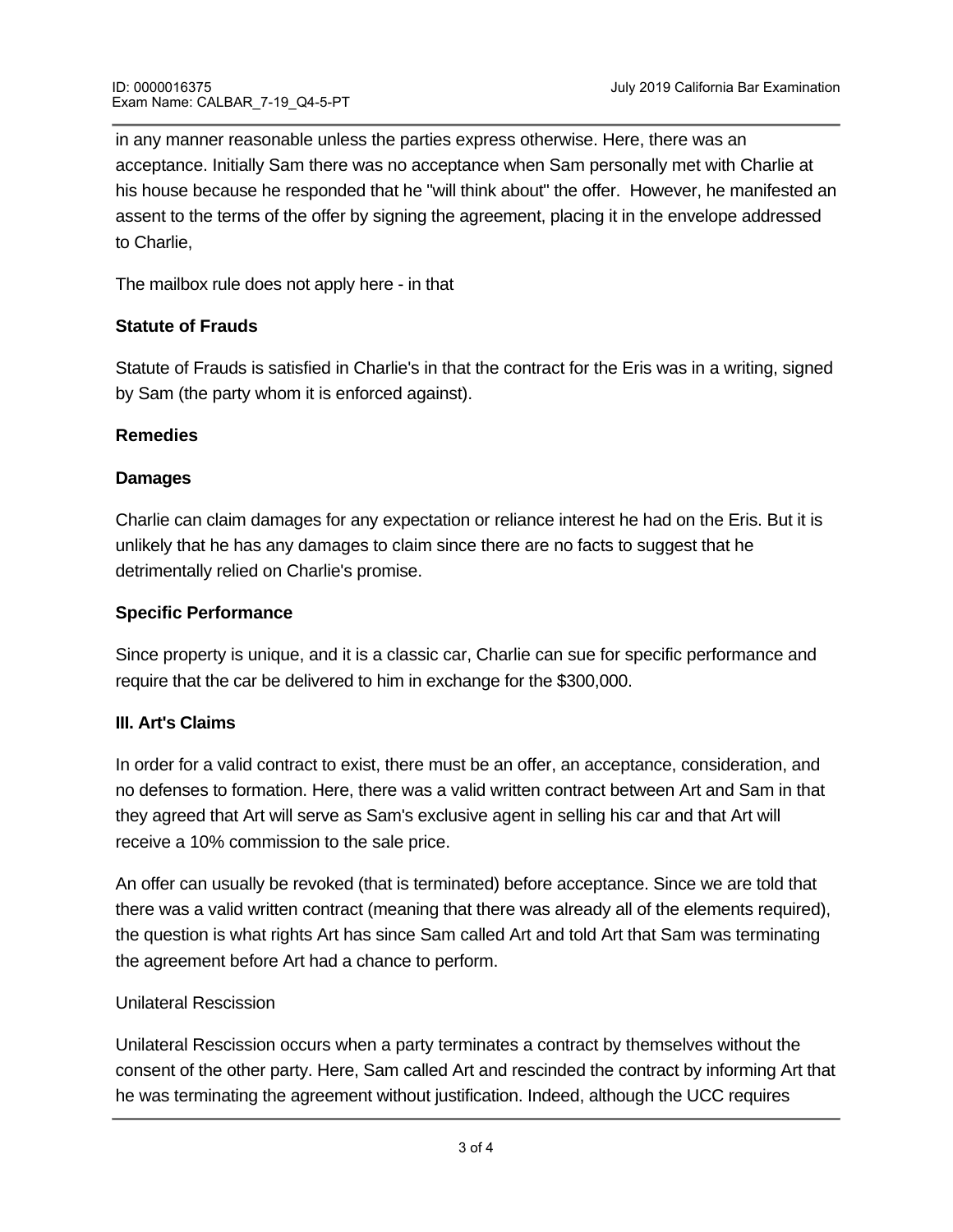performance to take place at a reasonable time and place if there is no time limit imposed, there are no facts to suggest that Art was somehow delaying performance and therefore prejudicing Sam in any way. In fact, Art had acted according to the contract and even placed an ad, not in a regular paper but in a classic car trade paper prior to within several days (as opposed to weeks) after creating the valid written agreement. Since there was was a rescission without justification, Art is entitled to contract remedies.

# Remedies

Since Art had started his performance, his remedy is any expectation damages. He expected to earn a 10% commission of the sale price of the car - which is \$30,000 if Charlie wins the case as predicted above- plus the cost of publication. Otherwise, he is at least entitled to reliance damages, which is the cost of any benefit he had conferred to Art (placing the ad pin a classic car trade publication), so that the estate does not unjustly benefit from his work.

Question #5 Final Word Count = 1221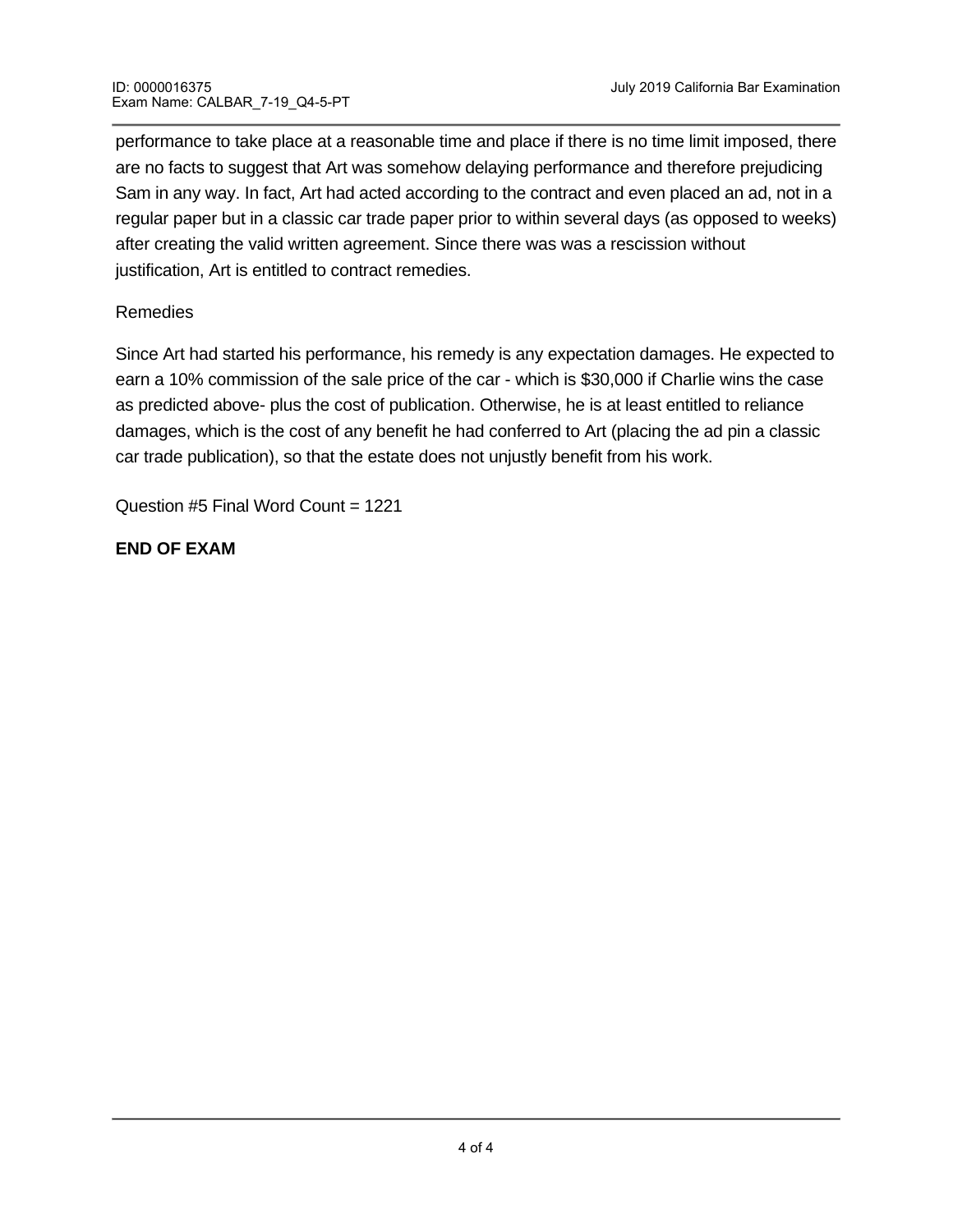**To:** Andrew Solmark, Assistant District Attorney

**From:** Applicant

**Date:** July 29, 2019

**Re:** State v. Martin

# **Memorandum Discussing the Admissibility of Specific Acts Under Columbia's Rules of Evidence 404 and 608**

#### **I. Summary of Issues**

The State is charging Defendant Bernice Martin with Identify Theft. You recently asked that I provide you with an objective memorandum detailing the arguments for and against admission of three specific acts in the Bernice Martin's case. Specifically, you asked that I discuss arguments that can be raised for and against admitting the following evidence for impeachment and substantive value:

- 1. Ms. Martin's run-in with a police officer in which Ms. Martin gave the officer a different name and driver's license ("different name and license" scheme)
- 2. Ms. Martin's second run-in with a police officer in which she was visibly intoxicated and shouted at the officer after being stopped ("intoxication incident"); and
- 3. Ms. Martin's connection to a fraud alert by a certain Bernecia Martinez regarding Martinez's store accounts ("store accounts incident")

This memorandum will discuss my findings of the above issues in turn.

#### **II. Brief Answer**

In order for evidence to be successfully admitted for its substantive value under Rule 404 of Columbia's Rules of Evidence, we must show that we are offering the evidence for some other other purpose other than to show that Martin acted in accordance to a characteristic at a particular occasion.

Different name and license scheme is admissible for its substantive value and impeachment value.

Intoxication Incident is not admissible for its substantive value or its impeachment value.

Store accounts incident is admissible for its substantive value and impeachment value.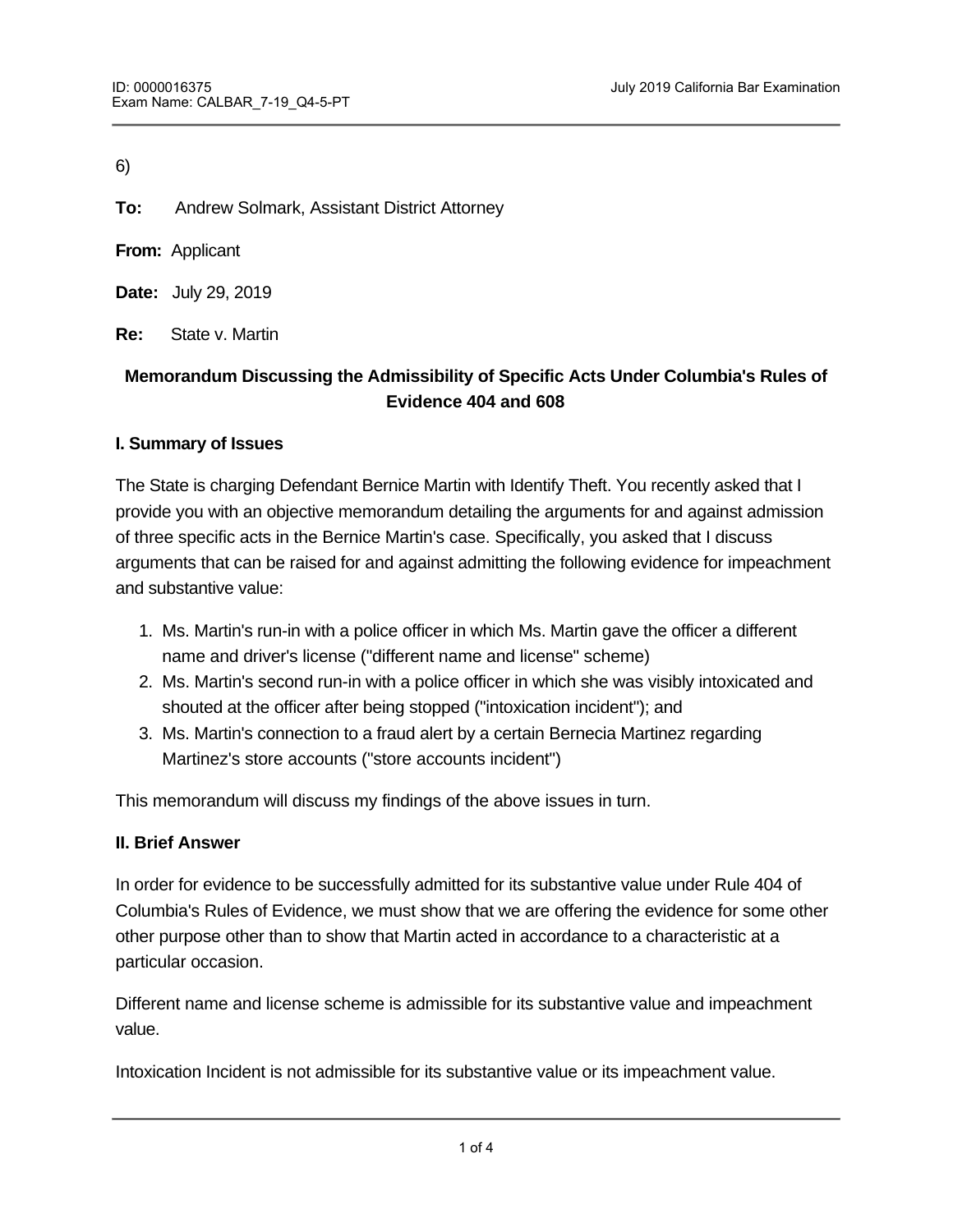Store accounts incident is admissible for its substantive value and impeachment value.

### **III. Discussion**

### **A. Substantive Evidence Issue**

Rule 404(b)(1) of Columbia's Rules of Evidence governs the substantive evidence issue. It prohibits the admission of prior bad acts to establish an individual's character or propensity to commit a crime. However, Rule 404(b)(2) permits their admission if they are being admitted for other purposes "such as proof of motive, opportunity, intent, preparation, plan, knowledge, identity, or absence of mistake or accident." But that list is not exhaustive, according to the State's Supreme Court in the relevant case State v. Landreau. To determine other purposes other than those listed, the court will consider (1) the degree of similarity to the charged crime and (2) the temporal relationship of the other acts. Therefore, when discussing admissibility under Rule 404, a court must find that the "evidence has [some] relevance for some purpose other than as proof of propensity."

In Landreau, the Supreme Court upheld the trial's courts admission to include evidence of certain specific acts under Rule 404(b) over Defendant Landreau's objections. Landreau was charged with passing bad checks. At issue during trial was whether the Prosecution can submit evidence of specific incidents (a fraudulent mortgage application and an assault) before opening its case in chief. The trial court allowed the evidence of the fraudulent mortgage application (Landreau had used a false name, fabricated Social Security Number, and a false date of birth) because it showed - and the Supreme Court agreed - other purposes (other than character) provided under Rule 404(b)(2). Specifically, the fraudulent mortgage application was admissible because (1) "similar acts may be admitted to rebut a claim of innocent involvement," and (2) the mortgage application was "sufficiently similar" to the passing bad checks (what Landreau was being charged with) to be relevant. *Id.* However, the Court disagreed with the trial court's decision to include evidence of the specific act of an assault. According to the Court, the assault did not satisfy the requirements of Rule 404(b)(2) because the "acts of violence or of intoxication [were] not *sufficiently similar* to the crime of passing bad checks to permit any inference of knowledge or intent." Id. *(emphasis added).* 

# **1. Different Name and License Scheme**

We can successfully argue that the different name and license scheme is admissible evidence under Rule 404(b) for a few reasons. First, it can show "absence of mistake or accident," in the crime we are charging Martin with (identity theft). After all, if she used a different name and license in the past, which is fraudulent behavior concerning identity, it is likely that she any connection she has to stealing Ms. Bernice Martinez identity is not a "mistake" or "accident."

 $\mathcal{F}_{\mathcal{A}}$  further, the failure to give a police of  $\mathcal{A}$  police of  $\mathcal{A}$  and drivers license is sufficiently license is sufficiently license is sufficiently license is sufficiently license in  $\mathcal{A}$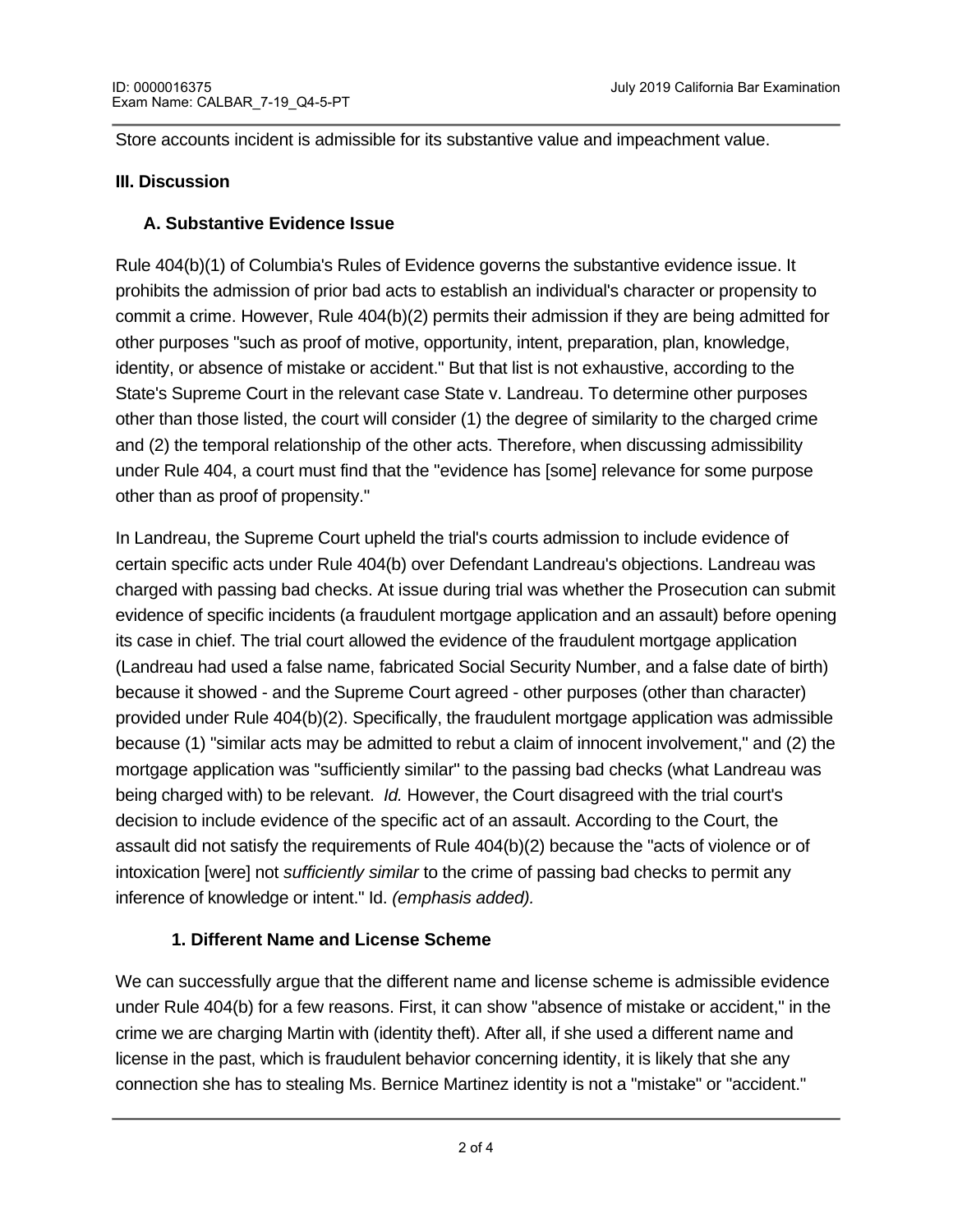Further, the failure to give a police officer the correct name and drivers license is sufficiently similar to the act of stealing someone's identity.

# **2. Intoxication Incident**

We could argue that the intoxication incident is admissible substantively under rule 404(b) of Columbia's Rules of Evidence because it is being offered for proof for other purposes other than character but it is likely that that argument will fail. The reason our substantive argument will fail for this argument is as in the assault evidence in Landreau - it is not sufficiently similar to the crime of identity theft to rebut any claim of innocence; shouting at an officer and identity theft do not have anything in common. Moreover, it does not seem to fit any of the enumerated purposes under Rule 404(b)(2).

# **3. Store Accounts Incident**

The Court in Landreau is clear that specific acts are admissible to "rebut a claim of innocent involvement." Although Martin's counsel at the hearing argued that Martin's intertwining with Ms. Martinez's store accounts was an "innocent mistake," evidence of the Store Accounts Incident is admissible to rebut the claim of innocence. Moreover, we could argue and successfully based on Landreau that the incident is also sufficiently similar to the act of identity theft, the crime we are charging Martin with in that they will both show that Martin had a tendency to lie about her identity and induce fraudulent behavior - she threatened Martinez to testify falsely that she gave "Bernice" the permission to open those accounts.

# **B. Impeachment Issue**

dishonest means and the second state of the second state of the second state of the second state of the second state of the second state of the second state of the second state of the second state of the second state of th

Rule 608 of Columbia's Rules of Evidence allows a party to impeach a person if that person is "untruthful about the issue when questioned by that person on that topic." State v. Proctor. Indeed, it is well established law that if a "witness takes a stand and testifies, she puts her credibility in issue [and therefore] the opposing party is entitled to impeach the witness's credibility." *Id.* In order to be admitted for a impeachment purposes, the evidence must be "probative of the witness's truthfulness." *Id.* In State v. Proctor, the relevant case for this issue, held that "shoplifting is a specific instance of conduct that is probative of truthfulness" pursuant to Rule 608(b). In so holding, the court decided to take on a "middle approach" allowing evidence that "indicates a willingness to gain a personal advantage by dishonest means."

# **1. Different Name and License Scheme**

Here, as long Martin is first asked and then denies truthfulness of evidence regarding the different name and license scheme, that evidence should be admissible for its impeachment value as well since it shows that Martin has a willingness to gain personal advantage by